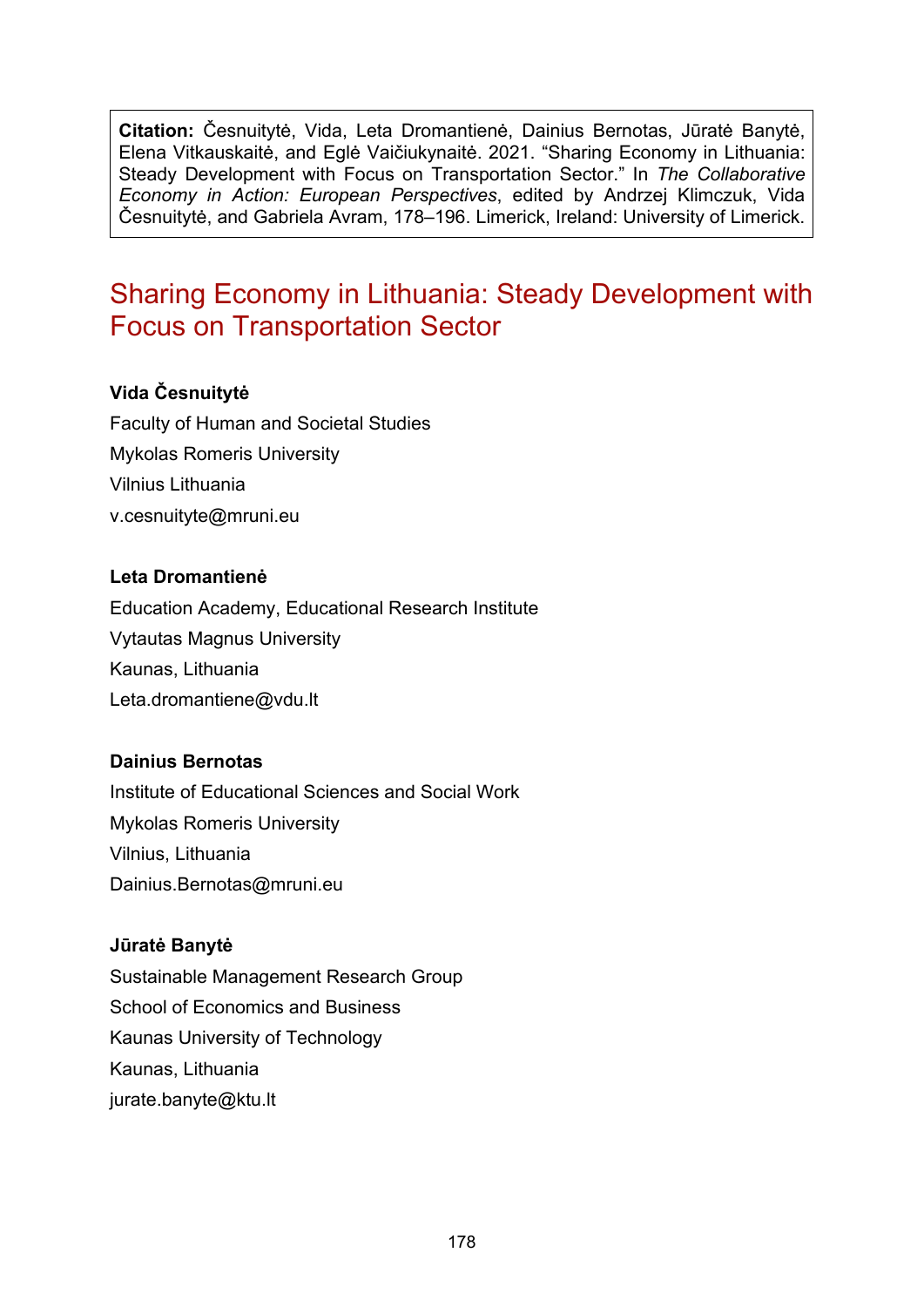### **Elena Vitkauskaitė**

Digitalisation Research Group School of Economics and Business Kaunas University of Technology Kaunas, Lithuania [elena.vitkauskaite@ktu.lt](mailto:elena.vitkauskaite@ktu.lt)

### **Eglė Vaičiukynaitė**

Digitalisation Research Group Kaunas University of Technology School of Economics and Business Kaunas, Lithuania [egle.vaiciukynaite@ktu.lt](mailto:egle.vaiciukynaite@ktu.lt)

## **Abstract**

The sharing economy is a new and underdeveloped phenomenon in Lithuania, starting from the definition of the concept in a state's legal framework and scarce statistics. The aim of the paper is to describe the trends of the digitally supported sharing economy in Lithuania. Available national and international information and data were analysed. It was shown that the most popular services in Lithuania there is the transport sector, in the second place there is the accommodation sector, in the third—food-related services. The reasons why Lithuanians offer services via collaborative platforms mostly concern additional sources of income and flexible working hours. Over two-thirds of the habitants express their positive attitudes towards sharing economy and collaborative platforms, and over ninety per cent would recommend other services offered via collaborative platforms. Though 97% of the Lithuanians have never offered the services via sharing economy and collaborative platforms, and it is mostly because of no item or interest, and two-fifths do not know at all those collaborative platforms are. The development of the sharing economy in Lithuania as far is gaining speed, and in the future, the principles of these phenomena are going to be used in an even broader scope of the sectors.

**Keywords:** Sharing Economy, Collaborative Economy, P2P Sharing Platform, B2C Sharing, Car-Sharing, Accommodation Sharing, Sharing of Things, Lithuania

## **Introduction**

The aim of this paper is to describe the trends of the digitally supported sharing economy in Lithuania. By 2019, approximately one-fifth of the population in Lithuania will be involved in activities of sharing economy and collaborative platforms (Eurostat 2019). The activities mostly spread in the sectors of transportation, accommodation, financing, and rental of goods. The main advantage of participation in the sharing economy and collaborative platforms related to an opportunity to get wider choices, to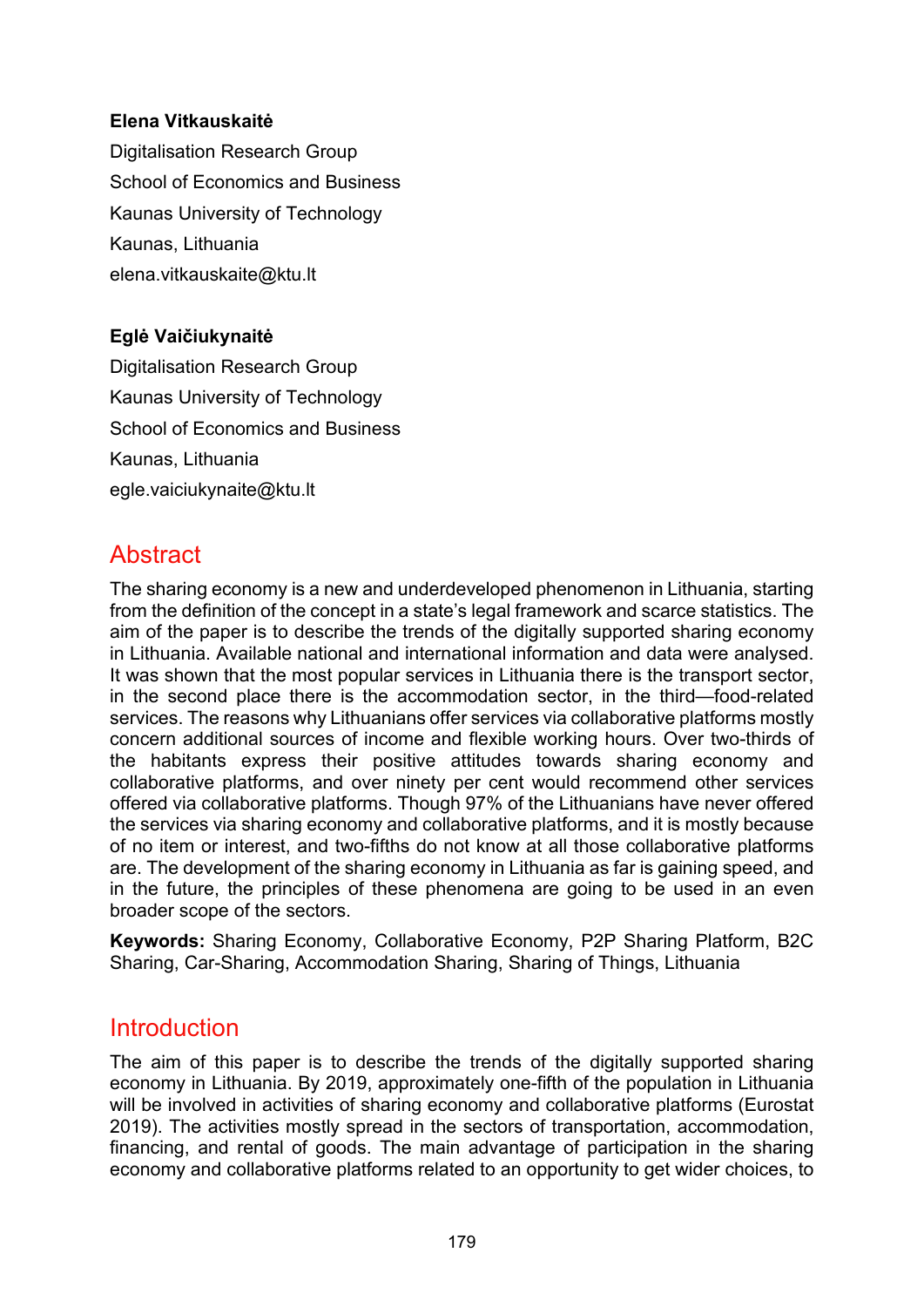obtain easier and cheaper the desired services or items, as well as to get additional income by sharing assets, items, or skills with users. Over the last few years, more and more Internet platforms have been created for buying, selling, or sharing services and goods for free or for a very symbolic price. Habitants of the country increasingly use various Internet platforms for sharing goods and services (Šumskis 2016; Grybaitė, and Stankevičienė 2016; Sagatauskas 2019). So, sharing economy is a relatively novel but rapidly rising phenomenon in Lithuania, on which relevant statistics is absent, and comprehensive research is lacking. The latter are scarce, many related questions still are not answered, and numerous issues are not solved, including taxation, licences, consumer rights, and social guarantees.

The main problematic questions in this paper are the following: how the concept of sharing economy is defined in Lithuania? How much and under what context has the phenomenon of sharing economy is developed in the country? In order to answer the research questions, we explore available national and international information and data sources that expose various aspects of the sharing economy in the country.

The paper consists of eight parts, including dominating in the country discussion on the concept of sharing economy definition, highlights of the key questions in relation to this concept. Further, we provide several examples of sharing economy activities. For a clearer picture of the status of sharing economy in Lithuania, further in the text, the context of its development, issues, other major players, future directions of research, and the level of development will be described. The paper will be finished with summarising part, a list of references, suggested readings, and a list of relevant websites.

# **Definition**

The sharing economy concept, in general, is an umbrella term that covers other economic systems such as collaborative economy, peer-to-peer economy (P2P), gig economy, crowdfunding or crowdsourcing, co-working, and co-branding (Report on European Agenda… 2019).

In Lithuania, the sharing economy is rather a new phenomenon, and until now, not received enough attention from official institutions. As a consequence still, there is no official definition of the concept in a state's legal framework. On the other hand, as a working concept, the sharing economy is understood as peer-to-peer based collaborative activities on providing, acquiring or exchange access to goods and services facilitated by a community, mostly via specialised Internet platforms (Skaistė 2019). Such activities are mostly related to several economic sectors: transportation, financing, accommodation, rental of goods, but it is not limited.

At the same time, in the context of political and academic debate, various terms are used to define this rapidly evolving phenomenon: dalijimosi ekonomika (sharing economy), partnerystės ekonomika (peer economy), principu "pagal pareikalavimą" grindžiama ekonomika (on-demand economy), partnerystės platformų rinkos (peer platform markets), trumpų projektų ekonomika (gig economy), bendradarbiavimu grindžiamas vartojimas (collaborative consumption), santalkos kapitalizmas (crowdbased capitalism), and other (Shared Consumption… 2018). For example, the concept "collaborative economy" is translated into Lithuanian language as "bendro vartojimo ekonomika," which direct meaning is "economy of joint consumption." Nevertheless, the concept is used, and its content is understood as a wide range of activities arising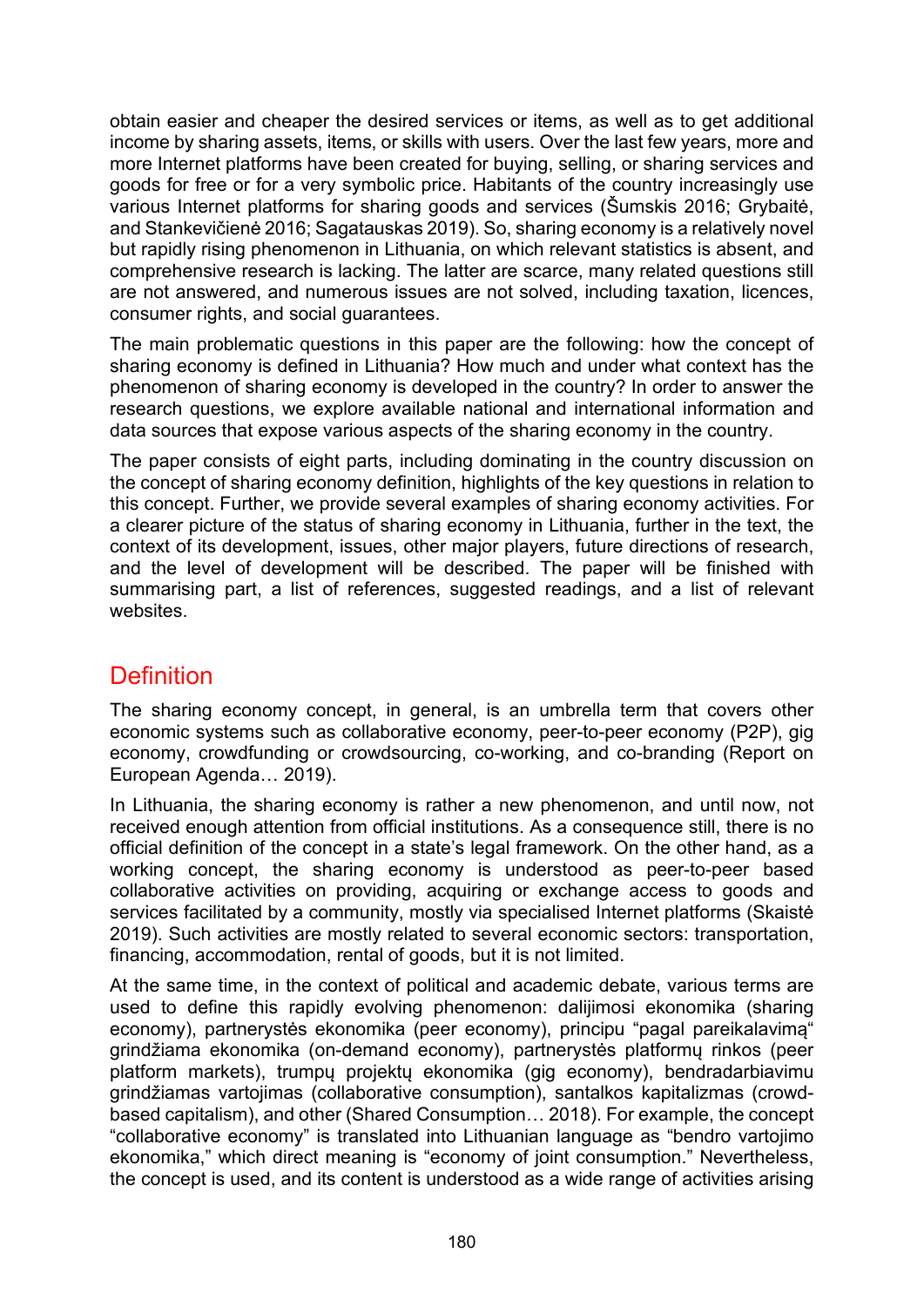from a variety of collaborative business models. These business models, including non-profit ones, range from collaborative platforms that enable the exchange of goods and services around the world to small collaborative micro, small and medium-sized enterprises providing services to local communities.

In summary, the concept of sharing economy and its content in Lithuania still needs more clarity and is waiting for more attention from official institutions.

## Key Questions

Customers, as a rule, win from the main positive sides of the sharing economy: it guarantees a falling level of prices and a wider choice of services and goods. Meanwhile, companies participating in the activities win from lower requirements and regulation of the quality and competencies of the services and goods that they provide. For example, sometimes they may work without licences, not to pay "pillow" fees, etc. Companies offer their services in renting housing, cars, bikes, lending money, transporting people, mediating second-hand business. At the same time, providers of services and goods, especially in small and medium businesses, face increasing competition at the national as well as at the global markets. The development of the sharing economy in Lithuania, additionally, goes under the context of strict legal regulation of the free market, and time-to-time appearing calls for even stricter regulations. The latter, usually, concern the questions of taxation, social guarantees, and consumer rights (Skaistė 2019).

Another key question concerns sectors of sharing economy development. Although consumers in the other countries mostly tend to exchange or share with electronics and means of transport, the most popular exchange or share product in Lithuania is clothing (Degutis 2018). This might have to do with Vinted, a highly successful clothes sharing Internet platform launched in 2012. Vinted remains the most popular in its field, and it even outstands Facebook and Instagram, social networks which gained more users after launching the purchase feature. On the other hand, research carried out in 2018 in Lithuania and Sweden revealed that the most popular product among 18–35 years old Lithuanians is music and film sharing in comparison with physical objects, things, or services' sharing. Platforms such as Spotify and Netflix in 2017 were used by 51% of 18–35 years old Lithuanians. Meanwhile, in Sweden, this number reaches up to 84% (see Figure 1).

Figure 1 indicates that object sharing has remained in second place, with 35% of the respondents. And in this field, Lithuania is ahead of Sweden. In the latter country, objects are shared only by 24% of the respondents. Among the most popular services are also the following: offering a drive, sharing bicycles and vehicles, which again are more popular in Sweden. It is foreseen that in the future these services will be even more popular because of the high petrol costs and interest in ecology. Accommodation services, for example, Airbnb, are more prevalent in Sweden.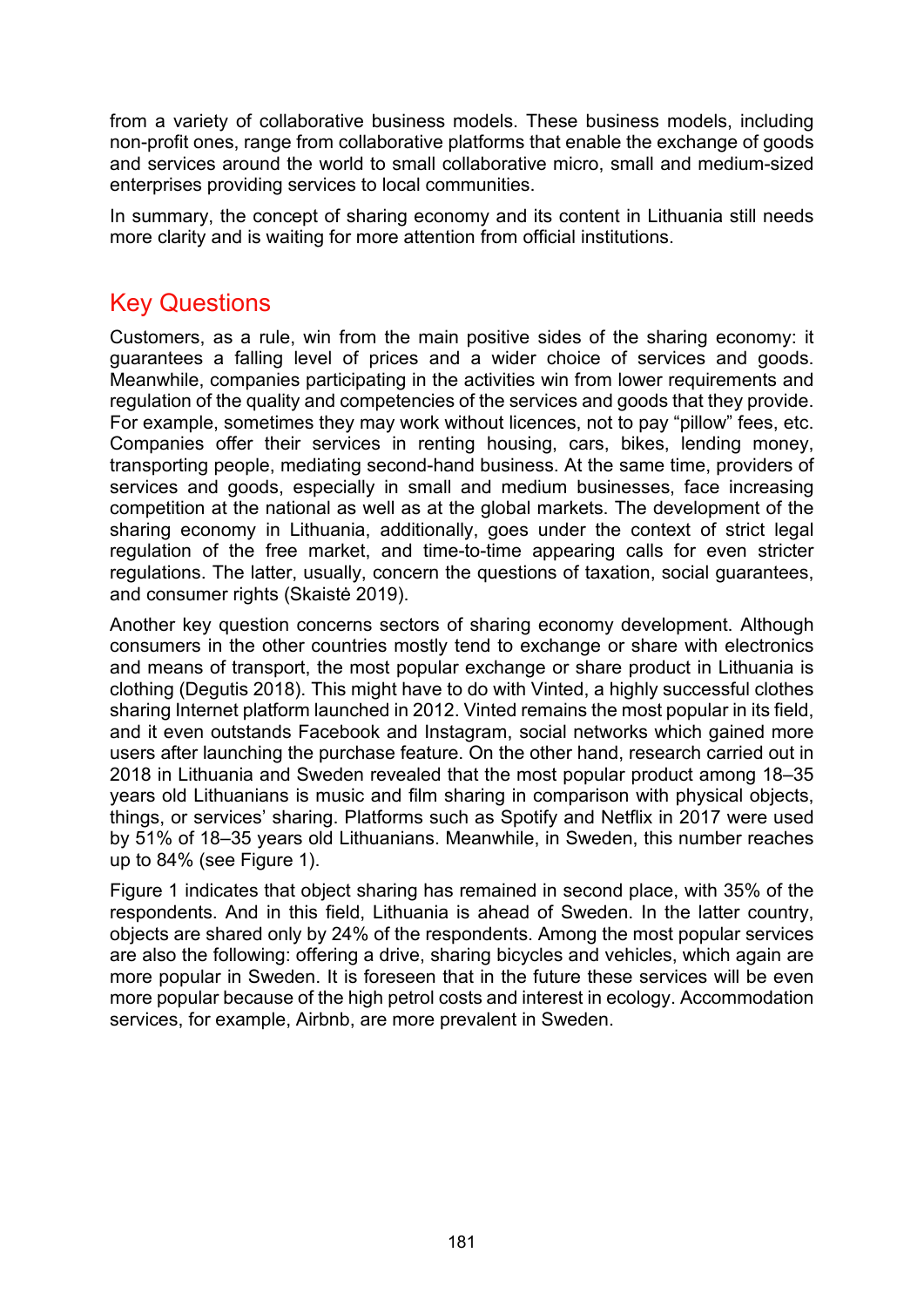



Source: Own elaboration based on data of research held in 2018 by Spinter Tyrimai, Tieto/HUI Research.

Considering information on the development of different sectors of the sharing economy, it can be predicted for the future that the principles of this phenomenon are going to be used in an even broader scope of the sectors of the economy and daily life, including energetics or so. On the other hand, research and statistics about sharing economy and collaborative platforms still are scarce in the country. For example, the lack of statistics on tourists' flows and working hours is evident, and that leaves many questions without answers.

## **Examples**

In this part, five cases of sharing economy ventures developed by the Lithuanians are presented. The first three of them illustrate the highly successful initiatives of the collaborative economy. The last two reveal that may occur other practices that also have the potential for growth.

### VINTED Case

Keywords: e-commerce company, trade and exchange goods, P2P sharing platform

Vinted [\(www.vinted.lt\)](https://www.vinted.lt/) is a Lithuanian online used clothing retailer founded in 2008. It contributes to buying, selling, and swapping second-hand fashion: women's clothes, shoes, and accessories. The platform emerged as a fun sharing hobby by a private person.

In order to offer the items in the Vinted, users need to create a profile and make deals. Then users communicate with each other directly. For selling an item, the peer should download the free Vinted app, take photos of the item, describe it, and set an expected price. Then the item is sold; the seller should box the item, follow the shipping instructions, and make sure to send the item within five days. There are zero selling fees, so what the seller earns is theirs. The seller is paid as soon as the buyer confirms that deal. Meanwhile, the buyer has the opportunity to browse among millions of unique items, search thousands of brands, and find favourites. They may communicate with the seller, ask any questions about the item. After the item is chosen, the buyer can buy it by tapping a button. Payment is carried out via PayPal, bank card, or Vinted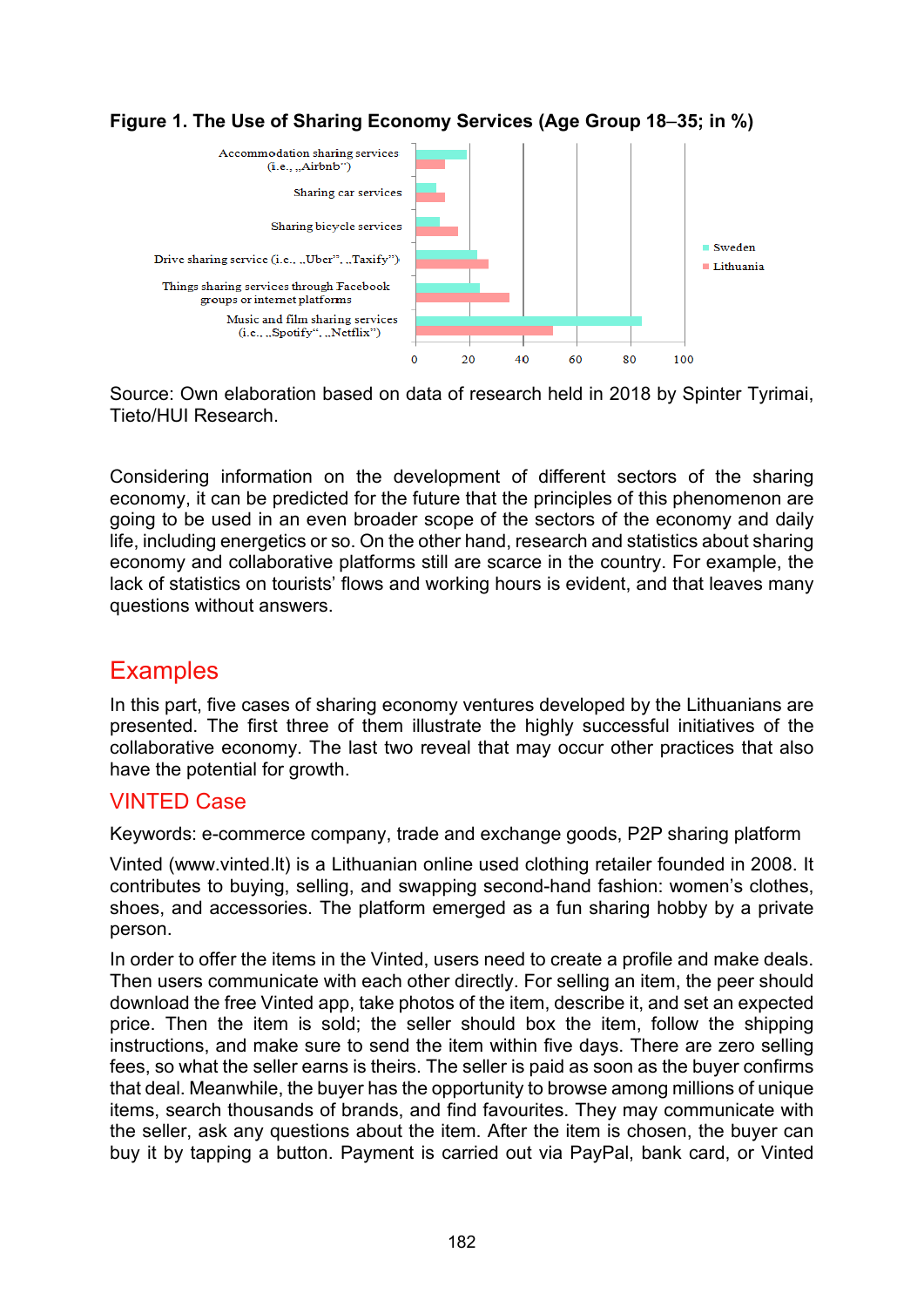Wallet. The item's estimated delivery date is given at check-out, and usually, it is delivered in a few days.

Recently, Vinted is the largest online international consumer-to-consumer marketplace in Europe on second-hand fashion. In a few years, it has grown into a community that recently united 30 million users from Lithuania, Austria, Belgium, the Czech Republic, France, Germany, Luxembourg, the Netherlands, Poland, Spain, the United Kingdom, and the United States of America. And, the community still is growing up, 90 pieces are uploaded every minute, and every 49 seconds, one Vinted transaction is performed. The result is renewed contents of the individual wardrobe. Between 2013– 2018, Vinted attracted \$100 million of investment to help it to grow. Such success, probably, was determined by the fact that sellers can quickly reach millions of people, sell simple and without great burdens of formal requirements and taxes meanwhile, and buyers can shop safely from such a wide marketplace.

In 2010, Vinted received an award for the best start-up, in 2011—for the best website. According to owners, it was really an enormous rise of late-stage venture capital rounds flowing to European tech scale-ups lately (Tech.eu Podcast 2019). A good experience and great success of Vinted encouraged the creation of similar consumerto-consumer services: Public groups in Facebook "Vilnius mothers' market," "Women's wardrobes," and "Online market (buy, sell, and change).

### Dalinuosi.lt Case

Keywords: tools sharing, car-sharing, P2P sharing platform

The platform of the UAB Dalinuosi.lt is a local virtual community where registered users their possessions can share. This initiative started in 2012 in Lithuania. Five individuals decided to create a platform that adds to solving arguments often occurring between the lenders and the people who borrow things and return them in a significantly poorer condition (Dalinuosi.lt 2019). In 2018, the platform received a new investor Aurelijus Rusteika who invested 100 thousand EUR for company development (Dževeckytė 2018). Important to note, a new investor strengthened Dalinuosi.lt not only financially. Since now, goods of the grocery Topo centres can be shared on the company's platform. Recently, this platform united over 25 thousand members and over 500 successful deals are done each month. Although this initiative is based in Lithuania, it is planned to expand it to other European countries as well.

Dalinuosi.lt is based on a virtual platform where natural and legal persons can register using Facebook or their email address and then upload their possessions and share them. Even though there is a wide range of different things that can be rented via it. All these things are grouped into eight categories such as (1) bikes and scooters, (2) camera lenses, (3) cameras, (4) electronics, computers, (5) drones, (6) gaming consoles, (7) GoPro and action cameras, and (8) holiday and travel (Dalinuosi.lt 2019).

There is also a communication tool that helps the borrower to contact the owner of the desired item and make sure that it is free at the time the item is needed. After both parties arrange all the details, the borrower makes an online payment on the same platform then gets the owners' contact information and a rental agreement. After the agreed period, the borrower has to return the item, and the lender must leave a reference about him. The borrower does not have to leave a recommendation about the owner but is encouraged to do so by the developers of this platform. It is important to note here that with every transaction, the platform takes 15% commission, depending on the payment plan the owner has chosen (Dalinuosi.lt 2019). If the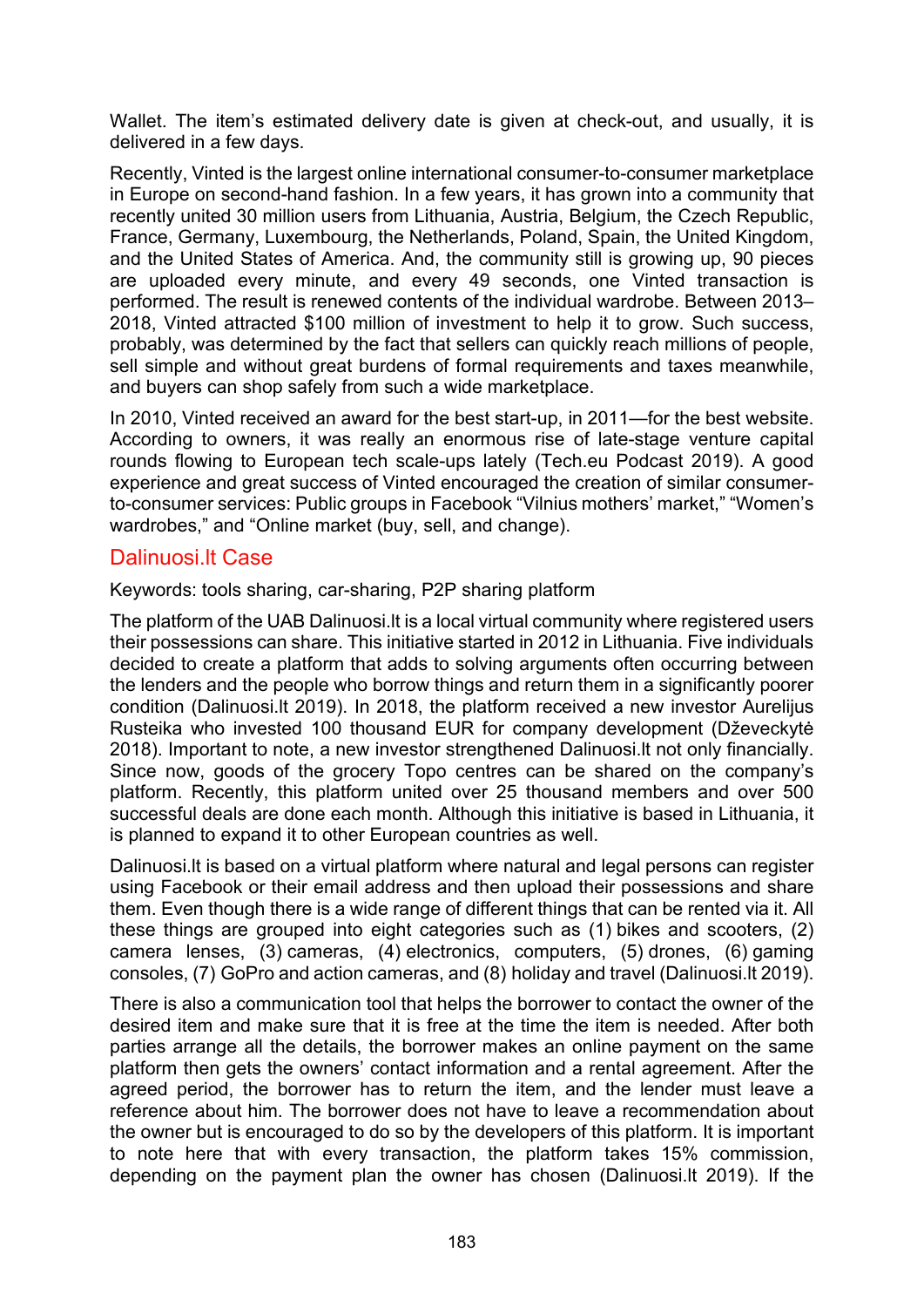borrower happens not to receive the required item, the money is returned, and the owner's items are banned. Partnership with Topo centres consumer electronics retail chain allows the users of the platform to receive additional services, such as long-term buy-out possibility. Moreover, the company offers to advertise to items already placed on the platform (Dalinuosi.lt 2019). Dalinuosi.lt has been working with the insurance company Lietuvos draudimas (Lithuanian insurance) since 2015, which allows the members of this community to ensure their possessions against any damage or loss (Tnews.lt 2018).

This platform directly encourages the phenomenon of sharing things in Lithuania and creates undeniable economic benefits to the lenders as well as borrowers. While the owners can offer their unused items and get extra income, the borrowers can save money by renting them and avoiding the necessity to purchase them. In addition to the economic benefits, this platform also has social benefits as it unites thousands of members, creates new connections, and brings together a unified community. It is likely that Dalinuosi.lt will continue working successfully and encourage people to use the mutual benefits this platform has to offer.

## CityBee Case

Keywords: car-sharing, bike-sharing, electric scooter-sharing, B2C sharing, transportation network

CityBee (www[.citybee.lt](https://www.citybee.lt/); UAB "CityBee Solutions") is a local Lithuanian service, which operates on car-sharing, bike-sharing, and electric scooter-sharing services. This company started in 2012 in Vilnius when it had only five vehicles to share, and in a few years, it became the pioneering car-sharing service (CityBee 2019). Since its launch, CityBee has shown tremendous growth and reached a nearly doubled user base in 2018 and has over 800 cars all over Lithuania. In 2018, the company became profitable for the first time since its inception became profitable by earning 139.129 EUR profit and expects to grow seven times by 2023 (Miknevičius 2019). In the spring of 2019, CityBee has launched a new service—an electric scooter-sharing service and was the first company for this service in Baltics countries (Modus Group 2019).

A car-sharing service is based on the CityBee mobile. According to CityBee (2019), the sign-up process involves a few steps. Firstly, a new customer should provide data about his driver's licence and a payment card. Customers can choose from over 1300 diverse types of cars (e.g., electric cars, hybrid cars), 150 vans, 300 bikes, and 2000 scooters. The customer pays only for the time and kilometres are driven.

The simple sign-up process is used for bike-sharing and electric scooter-sharing services as well. For the bike-sharing service, customers should sign up and provide a payment card. The customer can choose the nearest bicycle stop on the app, select a bike, scan its QR code, and unlock a bicycle. Later, the bicycle can be parked in the orange CityBee bicycle zone. The same process works within a scooter, which can be parked in the orange CityBee scooter zone. The price of both bicycle and electric scooter rides consists of a fixed fee (i.e., pay as you go).

The value offered by CityBee can be valuable for both private customers and companies as well. The main value for companies is the ability to refuse their own companies' cars and benefit from a convenient transportation service in many cities. While CityBee is a suitable alternative for one-car families as well because it enables them to use a car on-demand and save some costs. Importantly, electric cars are quiet and friendly to the environment. This sharing program decreases traffic congestion and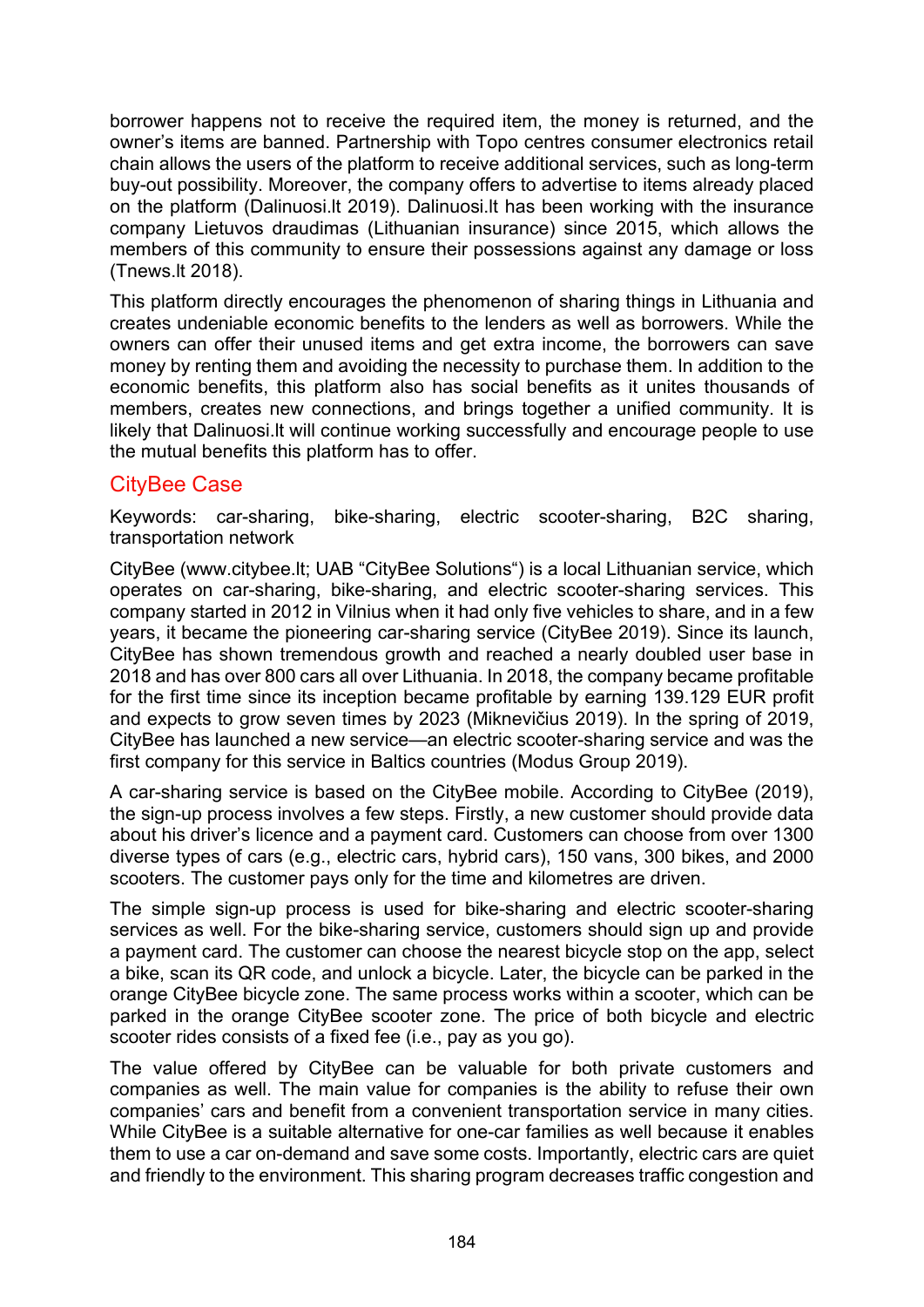improves parking space availability, and contributes to eco-friendly living issues in cities. Hence, car-sharing, bike-sharing, and electric scooter-sharing services enable citizens to save money, choose the sharing economy services, and protect the environment.

### Trumpam.lt Case

Keywords: accommodation, room sharing, P2P sharing platform

Trumpam.lt [\(www.trumpam.lt;](https://www.trumpam.lt/) UAB "BitNet") is a local Lithuanian company that owns an online platform that enables users to lease or rent a short-term room, flat, or apartment in the cities of Lithuania and resort towns (Trumpam.lt 2019). It is an alternative of stay in traditional hotels. It also can be entitled as Lithuanian Airbnb version.

Services of the Trumpam.lt started in 2012 in Lithuania, and due to the increased demand and interest in the market, an online platform Dayrent.lt was launched in 2015, which provided 3 hours place rental services (Trumpam.lt 2019). In 2016, the company reached the Belarus market within an online platform Dayrent.by (Sabaliauskas 2016).

Trumpam.lt offers apartments (in total, 640), flats (232) and guest houses (57), cosy summer houses, and covers a wide range of towns (Vilnius, Kaunas) and resorts (Nida, Palanga) in Lithuania. Thus, Trumpam.lt also provides a wide variety of accommodation choices for customers. For instance, from a night at the studio flat for 22 EUR to a night in an apartment for 260 EUR in Old Town of the capital city Vilnius (Trumpam.lt 2019).

Hosts are motivated to earn extra money for renting services (i.e., flats, apartments, rooms). Therefore, Trumpam.lt is based on a virtual platform where hosts can register within an email address, and upload an offer of rent place, and provide contact details. Hosts can select the price, images, and other details. Importantly, travellers can reach hosts directly and negotiate with them about the final price and payment conditions.

There are fixed costs for hosts. Hosts should pay 6 EUR for two months and 10 EUR for six months (Trumpam.lt 2019). Moreover, hosts can receive professional photographer services from Trumpam.lt for the additional costs and advertise or present their place more efficiently (Trumpam.lt 2019). Trumpam.lt does not own any room or flat and gets the fee only from the hosts. All travellers do not pay any fees to Trumpam.lt and get the lowest prices for accommodation.

Trumpam.lt enables hosts to gain economic benefits from underutilised resources such as rent a room for the selected period. Thus, individuals (travellers) can pay less for the room, flat, or apartment in comparison to hotels in Lithuania. Finally, Trumpam.lt encourages a local Lithuanian community of both hosts and travellers and stimulates collaboration and creates a friendly environment.

### Real Is Beautiful Stock Case

#### Keywords: photobank, P2P sharing platform

Real Is Beautiful Stock (www[.realisbeautifulstock.lt/en](http://www.realisbeautifulstock.lt/en)) is the first in the world to open an Internet platform for the country's photobank, started by Lithuanians in 2017. The idea came from the civil initiative: many people have beautiful images made by a camera or phone and stored in personal digital devices. The platform gives an opportunity to share for free with the country's images made by the people of Lithuania.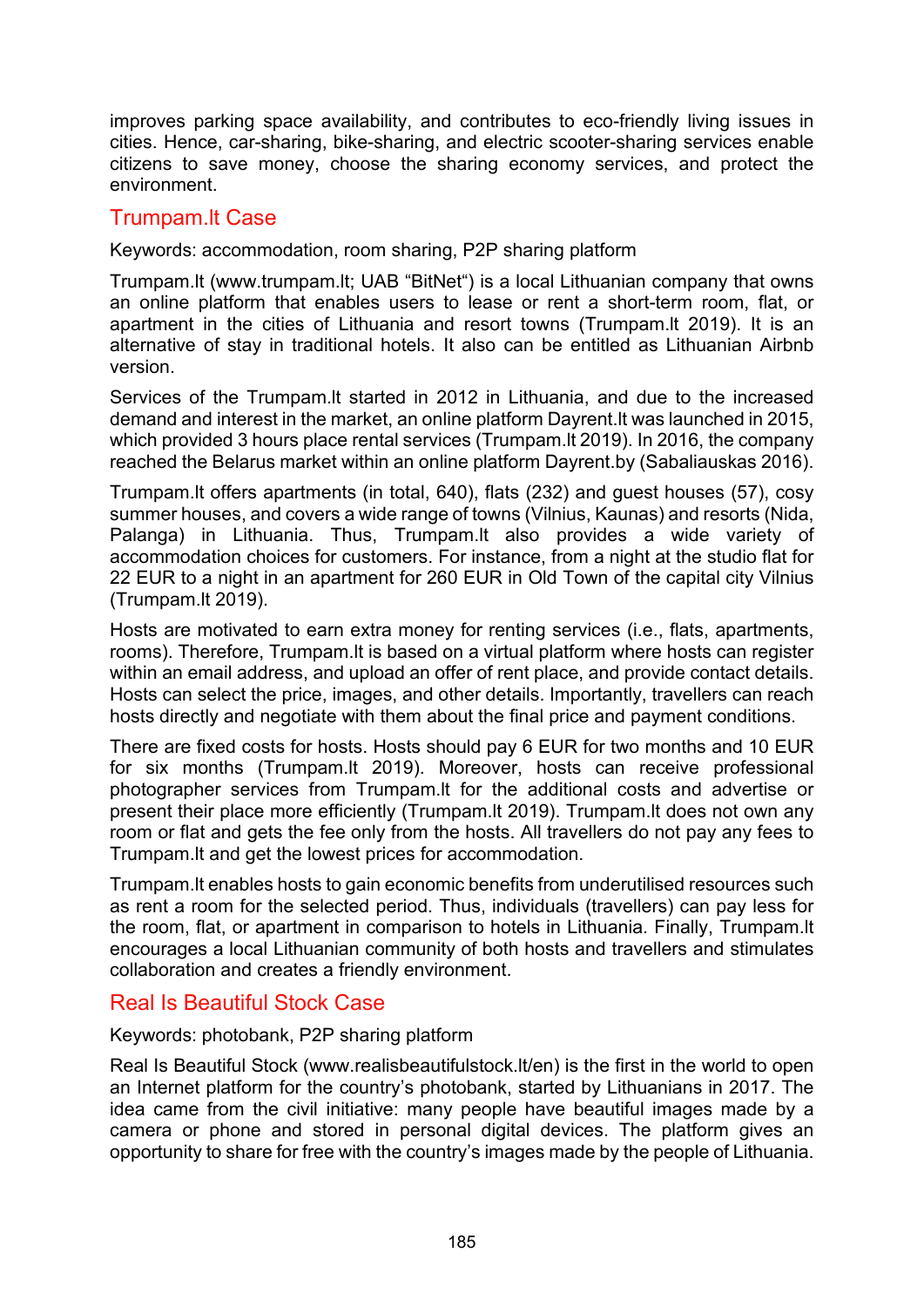Though, for the usage of an image for commercial purposes, permission from the photo's author is necessary.

An initiative was started by a New! creative agency. Further, other partners joined: Digital Sense who coded the website, Metida provided legal consulting, Bosanova agency helped with communication, Godspeed created the design, the Department of Tourism allowed using the Real is Beautiful's logo and supported the idea from day one while most of the Lithuanian media helped spread the message. Respected public figures and photographers of Lithuania joined an initiative. Though all other Lithuanians can join, and according to owners of the platform, the latter even bigger stars here (Real Is Beautiful Stock 2019).

Recently, the photobank consists of over 800 photos. In order to make the search easier, all photos are marked as Vilnius, summer, morning, city, etc. Creators of the platform expect such sharing practice will represent Lithuania in the world and contribute to the creation of a positive image of the country.

# **Context**

The first sharing economy businesses in Lithuania appeared only a decade ago. As already mentioned above, until now, there is no definition of the sharing economy in the Lithuanian legal framework (Skaistė 2019). The essence of the sharing economy in Lithuania: one entity directly providing services to another entity. Usually, the goods or services are offered via special Internet platforms. The main economic engines of sharing from the service provider side are the ability to get additional income, the employment of its assets, items or sharing their skills, and for the user—wider choice, easier and cheaper to book the desired service or item. There are many platforms in Lithuania where inhabitants can share services or goods without any fee or for a very symbolic price and, in that way, contribute to social engagement and development of citizenship, to support those who are in need and contribute to social cohesion.

At the end of 2015, Seimas of the Republic of Lithuania (further: Parliament) adopted a new Consumer credit law amending articles, adjusted to rapidly proved popular peer lending platform (Law of the Republic of Lithuania 2015). Parliament set limits that in case of lending over 5,000 EUR, it is necessary to register a legal entity. Though, such restrictions do not meet the potential of free movement of capital which is a fundamental value of the Community under the EU Treaty. This has led to both different attitudes of the governmental institutions and different paces of development. In order to see how sharing economy's markets operate, an analysis of the relationship between the governing bodies and the sharing economies is needed. The most important task now is to ensure a balance between the regulatory and operating principles of shared economic development.

However, the issue of sharing economy and collaborative platforms, as well, a problem of lack of legislation on its take growing place in the Government and the Parliament of the Republic of Lithuania. In September 2017, a roundtable discussion, "Sharing Economy: Opportunities, Challenges, Threats," was held at the Ministry of Finance (Skaistė 2019). Representatives of business and public authorities debated how the sharing economy can contribute to the country's competitiveness and economic growth. Issues on what regulatory framework would help to adequately protect consumers and people working with these services were considered. Participants concluded that the rapidly emerging sharing economy and collaborative platforms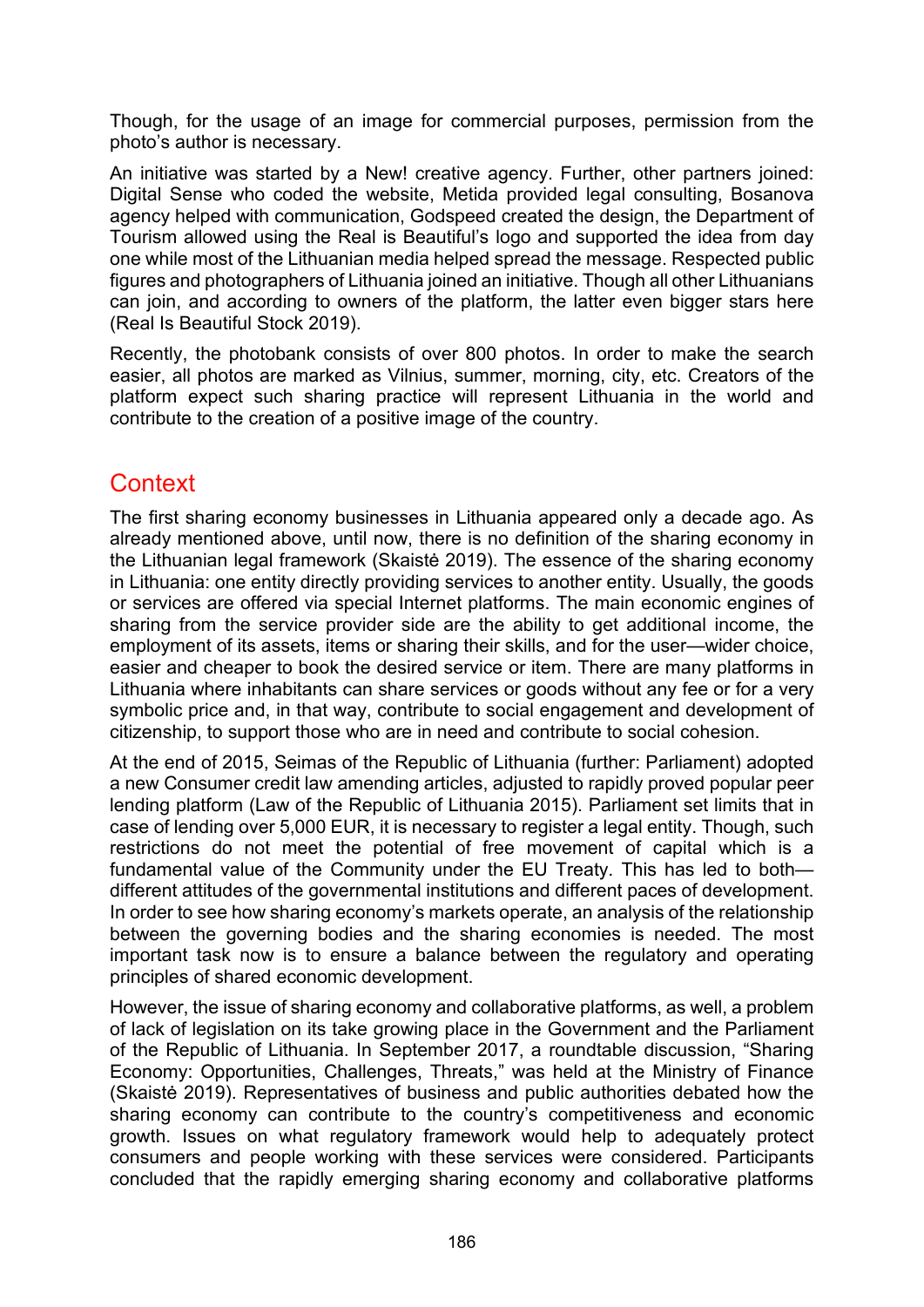stimulates progress and allows citizens to offer additional services, as well as expand new employment opportunities, provide flexible working conditions and new sources of income. The conference, held in May 2018 at the Parliament of Lithuania, stressed the influence of the sharing economy and collaborative platforms for the development of the overall country's economy and labour market, as well, issues on sharing economy taxation peculiarities, consumer rights and data protection, challenges of the sharing economy and collaborative platforms in various sectors discussed (The impact of the growing sharing economy… 2018).

In summing up, the growing debate and attention to the sharing economy and collaborative platforms confirm the fact that it is indeed becoming an essential part of the economic development in Lithuania. It is novelty and different forms of the free market are the main reasons why until now, there is no clear, complete legislation in this area in the country.

## **Developments**

According to Timbro Sharing Economy Index (Bergh, Funcke, and Wernberg 2018), which is the global index of the sharing economy. The country is ranked in 108th place among 213 countries. The index is equal to 1.2 on a scale of 0=underdeveloped and 100=highly developed. The comparison of these measures with that of the neighbour countries such as Latvia or Poland that are ranked, accordingly, in the 58th and 92nd places with the indexes of 6.9 and 1.8, it can be stated that the sharing economy still is under development in Lithuania.

According to Eurobarometer (The Use of Collaborative Platforms 2018), the experience and behaviour of Lithuania's population regarding usage of the collaborative platforms is rather close to the EU-28 average with, accordingly, 13% and 14% of people who use the services offered via a collaborative platform regularly or occasionally (that is once every few months or often), and 76% and 82% of the population who never used such services. The other European countries, such as Belgium, Bulgaria, Italy, and Portugal, also, are close to Lithuania's situation. In these countries, only 8%-12% of the population use such services regularly or, and 81–83% of the population never use such services. Meanwhile, the highest per cent of the population (26%) who regularly or occasionally use such services, and the lowest per cent of the population (59%) who never use them is in Latvia, the neighbour country of Lithuania.

Eurobarometer results reveal that among the population in EU-28, most used services offered via the collaborative platforms, usually, concern three sectors: accommodation (e.g., renting an apartment), transport (e.g., car-sharing), and food-related services (e.g., home-delivery, food-sharing) (The Use of Collaborative Platforms 2018). In Lithuania, the most mentioned sector is transport services (81%), whereas, in EU-28, the most mentioned is the accommodation sector (57%). Even more, usage of services offered via the collaborative platforms in the transport sector, Lithuania is leading among all the EU-28 Member States. In the second place in Lithuania is accommodation, in the third place is food-related services, the least popular in the country; there are the sectors of household services (e.g., gardening, repairs, childcare), professional services (e.g., IT services, accounting), and collaborative finance (e.g., peer-to-peer lending, crowdfunding). To be mentioned, in the sector of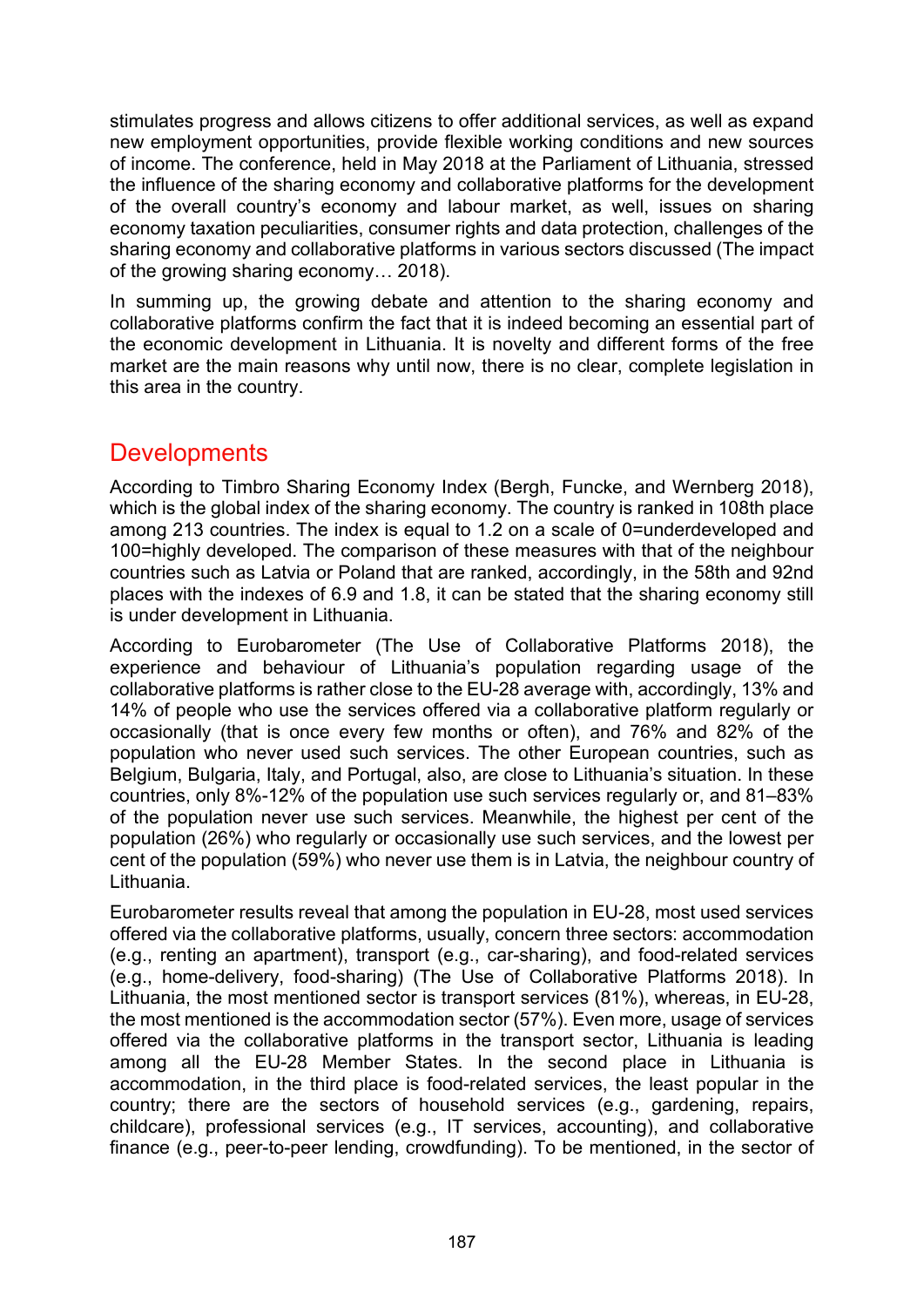household services (e.g., gardening, repairs, and childcare), Lithuania is in the last place among the EU-29 Member States.

Those who offered services via collaborative platforms, mostly concerned with an additional source of income (47%, in comparison to 50% in EU-28) or because of flexible working hours (40%, equal to EU-28). The twice lower share of habitants stated that the reasons were an easy way to interact with the consumer (25%, in comparison to 53% in EU-28), an easy opportunity to become a service provider (22%, in comparison to 43% in EU-28), an opportunity to offer additional or more innovative services (20%, in comparison to 36% in EU-28). Less than one-tenth of habitants confirmed the following reasons: the main source of income, access to more consumers, more sustainable and efficient use of available assets (The Use of Collaborative Platforms 2018).

According to Lithuanians, the most important advantages of the sharing economy and collaborative platforms compared with traditional channels are more convenient access to services (61%, in comparison to 73% in EU-28), and cheaper or even free services (44%, in comparison to 59% in EU-28) (The Use of Collaborative Platforms 2018). In total, 32% of Lithuanians state that collaborative platforms provide a wider choice of services unavailable via traditional channels, as well, the availability of ratings and reviews (in comparison to 56% and 60% in EU-28, accordingly). Among the least important advantages of the sharing economy and collaborative platforms for Lithuanians are the possibility of exchanging services instead of paying for them and the opportunities they offer to interact with interesting people (both 19%, in comparison to 31% and 34% in EU-28, accordingly). In total, the average number of advantages mentioned by Lithuanians is 2.2, in comparison to 3.1 in EU-28 (The Use of Collaborative Platforms 2018).

By stating that Use of Collaborative Platforms on top of traditional channels, 72% of Lithuanians express their positive attitudes towards sharing economy and collaborative platforms (in comparison to 60% in EU-28). Though, the statement that the Use of Collaborative Platforms replaces traditional channels is supported only by 22% of Lithuanians (in comparison to 32% in EU-28). Answering the question, whether habitants would recommend to other services offered via collaborative platforms, 54% of Lithuanians answered "Yes, definitely," 38% answered "Yes, to some extent," and only 8% said "No." In comparison to EU-28, according to per cent are the following: 35%, 53%, and 13%. So, Lithuania's population is rather positive concerning the development of sharing economy and collaborative economy (The Use of Collaborative Platforms 2018).

Notwithstanding, at the same time, sharing economy and collaborative platforms have a number of shortcomings that influence both the state and traditional businesses. One of the main drawbacks that have the greatest impact on the sharing economy and the dissatisfaction of traditional entrepreneurs is the lack of legal regulation. In such a context, 97% of Lithuanians have never offered services via a collaborative platform (in comparison to 94% in EU-28). According to their subjective opinions, the sharing economy and collaborative platforms compared with traditional channels have numerous disadvantages. In total, 29% (in comparison to 49% in EU-28) of the population think that sharing economy and collaborative platforms lack clarity about who is responsible in the case of a problem; 21% (in comparison to 38% in EU-28) that misleading rating and reviews from users; 19% (in comparison to 37% in EU-28) that misuse of personal data; 17% (in comparison to 34% in EU-28)—that ensure less trust in the providers of services offered via collaborative platforms; 13% (in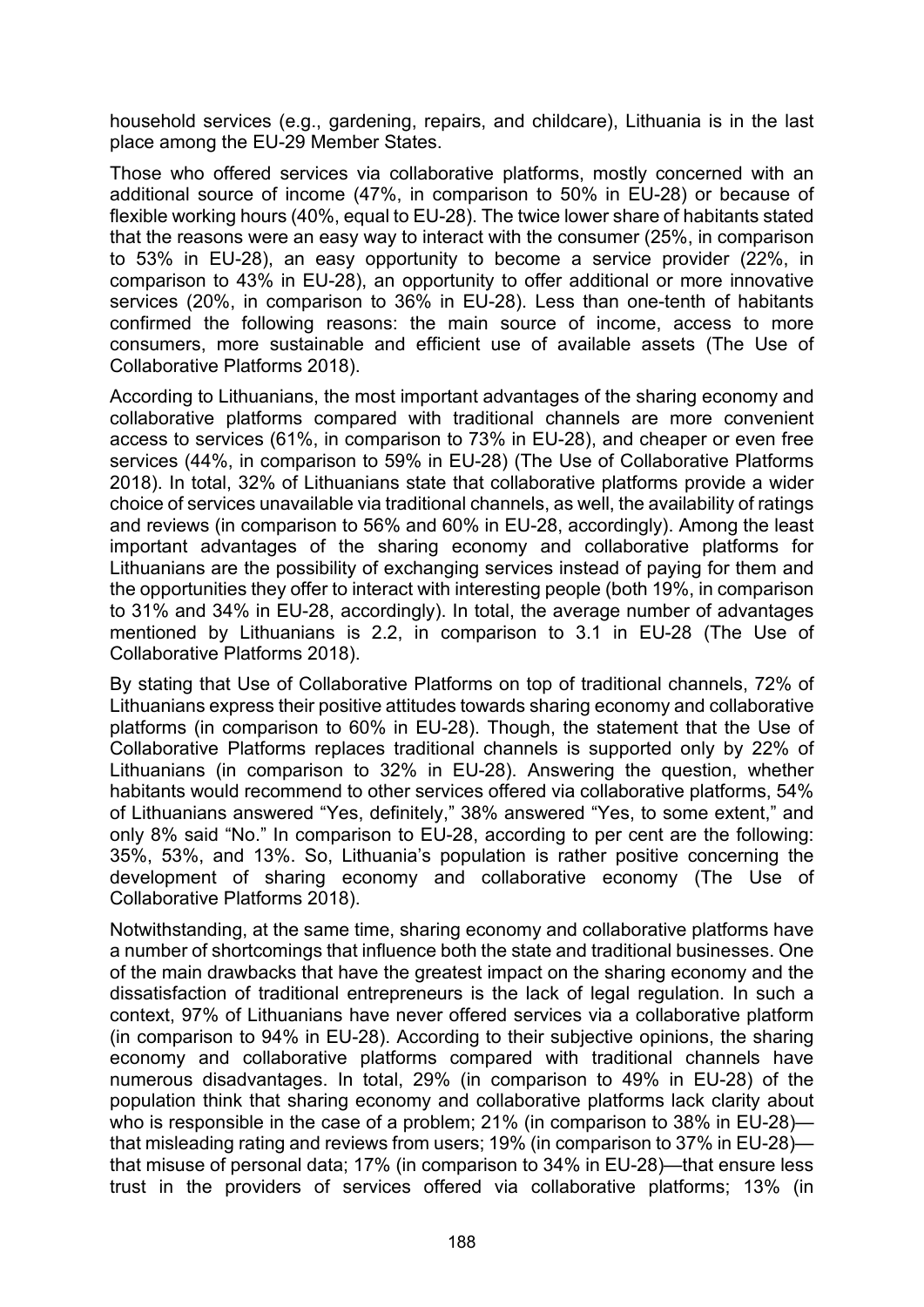comparison to 22% in EU-28)—that problems with the online booking process or payments; 12% (in comparison to 24% in EU-28)—that services offered via collaborative platforms are not as expected. In total, 21% (in comparison to 15% in EU-28) of the population think that there are no significant disadvantages of collaborative platforms at all (The Use of Collaborative Platforms 2018).

The main reason why they never used a service offered via a collaborative platform, according to the biggest share of Lithuanians (41%, in comparison to 36% in EU-28), is that they do not know what collaborative platforms are. In the second place (28%, in comparison to 34% in EU-28) is the reason of preference of the services offered via traditional channels (e.g., with direct personal contact). The least shares (less than 6%) of Lithuanians state that they never used services offered via a collaborative platform because of concerns about sharing personal data on the platform or the Internet, lack of trust in the services offered via collaborative platforms, lack of technical knowledge about how to use collaborative platforms, and poor Internet access. Meanwhile, the main reason why most of the Lithuanians (60%, in comparison to 64% EU-28) never offered a service via a collaborative platform is no item or interest. A less important reason is the lack of technical knowledge about how to use collaborative platforms (17%, in comparison to 31% in EU-28). The other, least important reasons (proved by less than 8% of the population) are the following: lack of trust in the online booking process or payments, lack of trust in consumers using provided services, unclear or complicated to provide the service legally, a complicated system for payment, unclear impact on own employment status, and poor Internet access (The Use of Collaborative Platforms 2018).

In any case, the development of the sharing economy and collaborative platforms in Lithuania as far is gaining speed, even a bit slowly. For example, the share of individuals who used any website or app to arrange accommodation from another individual in 2017 was 9%, and in 2019 was 14% (in comparison to 18% and 21% in EU-28). Individuals used dedicated websites or apps to arrange accommodation from another individual in Lithuania in 2017 was 5%, and in 2019 was 10% (in comparison to 14% and 17% in EU-28). Those who used any website or app to arrange a transport service from another individual in 2017 constituted 7%, and in 2019 constituted already 14% (in comparison to 8% for both years in EU-28). And individuals used dedicated websites or apps to arrange a transport service from another individual in 2017 constituted 5%, and in 2019 constituted already 12% (in comparison to 7% and 6% in EU-28) (Eurostat 2019).

Lithuanian residents are increasingly using global operating platform sharing services: cars ([www.uber](http://www.uber/).com, [www.citybee.lt](http://www.citybee.lt/), etc.), renting property (houses, apartments: [www.airbnb](http://www.airbnb/).com, [www.trumpam.lt,](http://www.trumpam.lt/) etc.), changing unwanted and unneeded items to others and thus not only to benefit but also to provide potential customers with a service or sell goods at competitive prices. Lithuania is also increasing new peer money lending platforms that help small and medium businesses to get money for business development easier and faster [\(www.savy.lt](http://www.savy.lt/)). So, sharing economy and collaborative platforms open up opportunities and many advantages for new forms of business, even with some disadvantages.

Compared to competing for traditional business in Lithuania, there is a lack of legal regulation, and that is the biggest challenge for the future development of the sharing economy. For example, traditional taxi operators face more constraints than Uber or other companies providing ride services: operating licence, insurance service, more technical inspection, etc. However, as long as there are no straightforward legal acts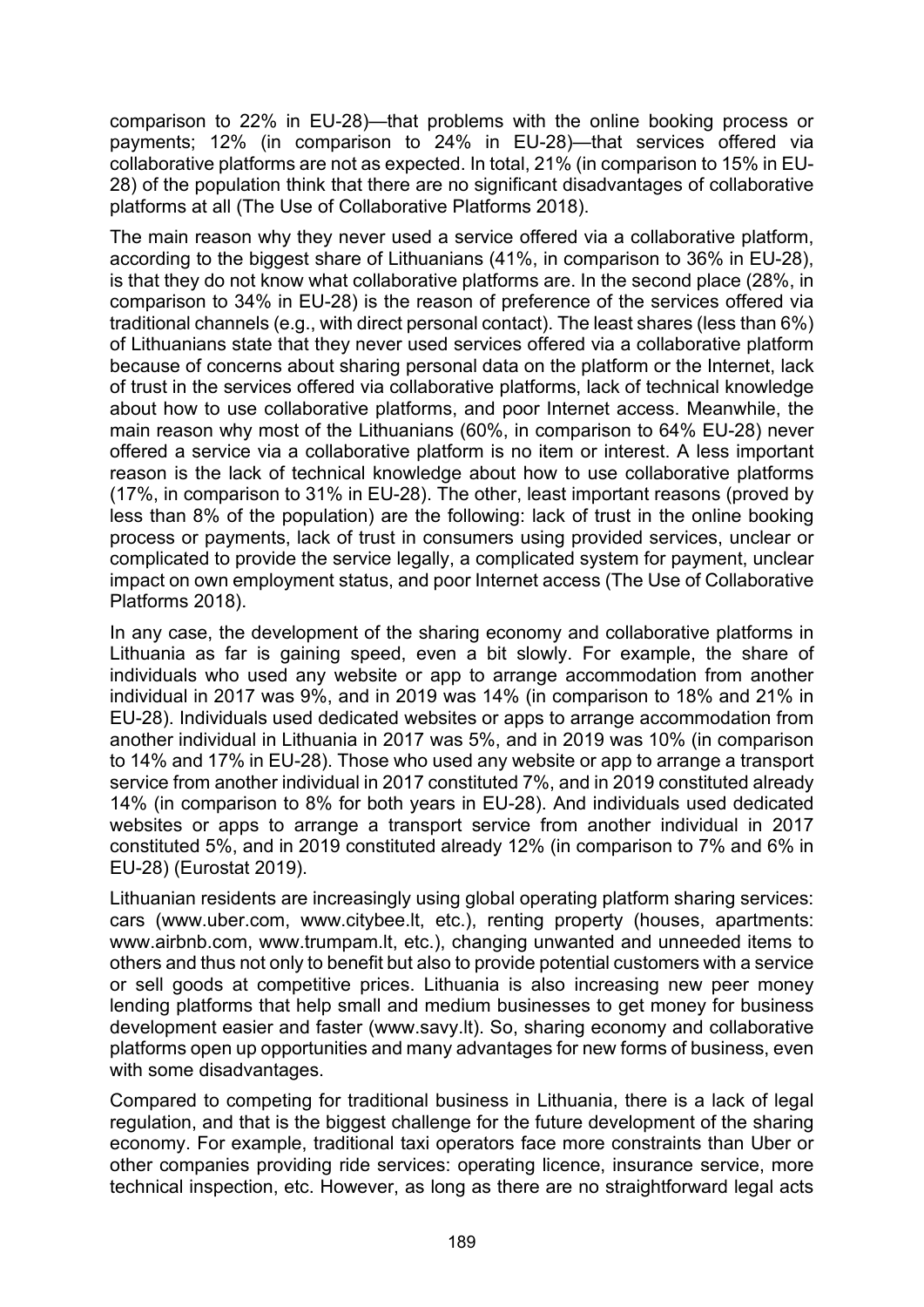that define and regulate economic sharing, it is subject to individual performance requirements as Uber company does not guarantee minimum wage, holiday, health care benefits, and other social guarantees. The State Tax Inspectorate provides a broader explanation of the independence of activity of the relationship between the resident and the other counterparty through the individual. Such a relationship must be fundamentally different from the relationship between the employer and the employee. That is, the relationship with the other party to the transaction must not include any characteristic of the employment relationship, such as the agreement on remuneration, the place of work and functions, working time, and leave. The resident himself deals with issues relating to his activity and covers his expenses in connection with the activity.

Although Lithuania does not have direct laws for the sharing economy and collaborative platforms, some laws in force have an impact on it. First of all, the Law of the Republic of Lithuania on Value Added Tax (Law of the Republic of Lithuania on Value Added Tax 2002) creates unequal conditions for doing business. One of the most critical issues is the unequal taxation of services. In Lithuania, hotels are obligated to pay the state for the provided accommodation and other services 9% value-added tax (VAT), 15%- or 5%-income tax, 0.3% to 3% real estate tax, wage (15% Personal Income Tax, 9% Mandatory Health Insurance Contributions, 30.98% State Social Insurance Contributions, 0.2% Contributions to the Guarantee Fund) and others. The private accommodation services are taxed less. Often, individuals are not even VAT payers. For those who do not receive the 45,000 EUR reward during the year, the lessors are not obliged to register as VAT payers, which does not create an obligation to pay VAT on every transaction executed. In Lithuania, short-term rental of residential premises is not regulated in national legislation. The Lithuanian Civil Code regulates only the long-term lease of residential premises and the Law on Tourism the requirements for accommodation services.

Another important field of the sharing economy: concentrated financing—mutual lending. Vytautas Zabulis, head of the first lending platform "GoSavy" in Lithuania, stays that the platform operators are still the most critical on the relatively non-liberal regulation of P2P financing: with many fuses and constraints, relatively small amounts of money only can be invested and borrowed. Mutual lending is regulated by the Law of the Republic of Lithuania on Fiscal Financing (Lietuvos Respublikos sutelktinio finansavimo įstatymas 2016; Lietuvos Respublikos akcinių bendrovių įstatymas 2000; 2003), which specifies that the Bank of Lithuania shall perform the functions of supervision and legal regulation of the activities of concentrated funding platform operators. The Bank of Lithuania refers to all laws regulating concentrated funding (Dėl Viešojo sutelktinio finansavimo platformų operatorių sąrašo... 2016; Dėl Sutelktinio finansavimo platformų operatorių informacijos... 2016; Dėl informacijos apie finansavimo platformų vadovus ir dalyvius... 2016; Dėl Sutelktinio finansavimo platformų operatorių finansavimo... 2016). These legal acts clearly set out who can carry out the activities of the funding platform operator, how the funders are selected and the prudential requirements.

The following external factors have a major impact on the development of sharing economy and collaborative platforms: the legal framework, the growth of smart technology users, and the pursuit of financial independence. The most important factors influencing the development of economic activity models are the following internal factors: small transaction costs, promotion of sharing economy platforms, easy access to platforms, development of quality of goods or services. The rapid search and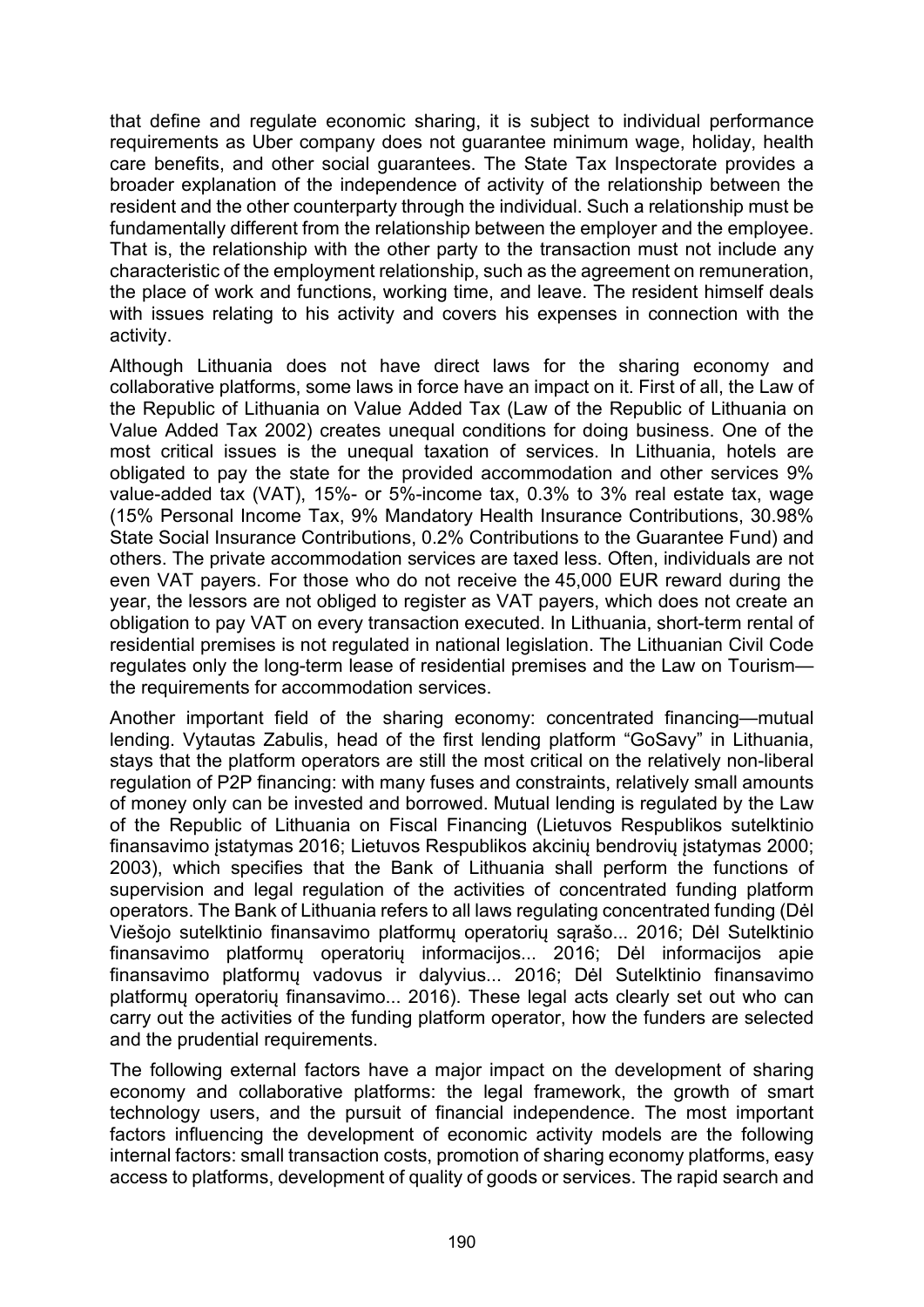ordering of goods and services, the price of goods or services, and the large variety of goods or services, security on platforms have an important impact.

### **Issues**

The results of the Eurobarometer survey (The Use of Collaborative Platforms 2018) let to state that one-third of Lithuania's population is cautious in using sharing economy and collaborative platforms because of not trusting the Internet transactions in general. Additionally, almost one-fifth of the population do not trust the provider or seller; onequarter of the population was disappointed because the services and goods do not meet expectations. One-fifths of the population stated a lack of information on the services provided. As Lithuanians, as the population of other European countries, especially underlined lack of knowledge who is responsible in case a problem arises.

Notwithstanding, Lithuanian citizens are quite active and establish themselves sharing platforms via which provide drive services [\(www.kasveza.lt](http://www.kasveza.lt/)), sell or buy women's clothes [\(www.vinted.lt\)](http://www.vinted.lt/), share for free photos ([www.realisbeautiful.lt](http://www.realisbeautiful.lt/), [https://welovelithuania.com/duk/\)](https://welovelithuania.com/duk/), and other various social initiatives of sharing goods on social networks, such as Facebook (e.g., for donate flowers [https://lt](https://lt-lt.facebook.com/groups/1094864730601191/)[lt.facebook.com/groups/10948647306](https://lt-lt.facebook.com/groups/1094864730601191/)01191/). Especially, rapidly services are spreading related to tourism, food share, and big families. These developments are mostly related to leisure activities, daily practices, and particular social groups, especially those who experience some kind of need.

# Other Major Players

Issues of sharing economy and collaborative economy are under the interests of researchers from many universities and research institutes in Lithuania. Further, listed several universities and keywords on priorities in researching issues of its researchers:

- Mykolas Romeris University: social policy aspects; economic aspects; service providers and receivers; interpersonal relationships; statistical data; ethnographic research.
- Klaipėda University: tourism; accommodation; health services.
- Kaunas University of Technology: economic aspects; technological aspects.
- Vytautas Magnus University: economic aspects.

Moreover, individual entrepreneurs, NGOs, and private businesses are involved in the sharing economy and collaborative economy in Lithuania. Among such, NGO Maisto bankas (www[.maistobankas.lt\)](https://www.maistobankas.lt/) could be mentioned that specialises in foot sharing.

## Future Directions of Research

Adapting to changing customer needs is essential to maintain positions in sharing economy model-based service market. The transition from traditional consumption to experience-based consumption is one of the latest trends (Angus and Westbrook 2019), which is in particular characteristic of transportation and accommodation sharing services in Lithuania. On the other hand, usual customers' routines and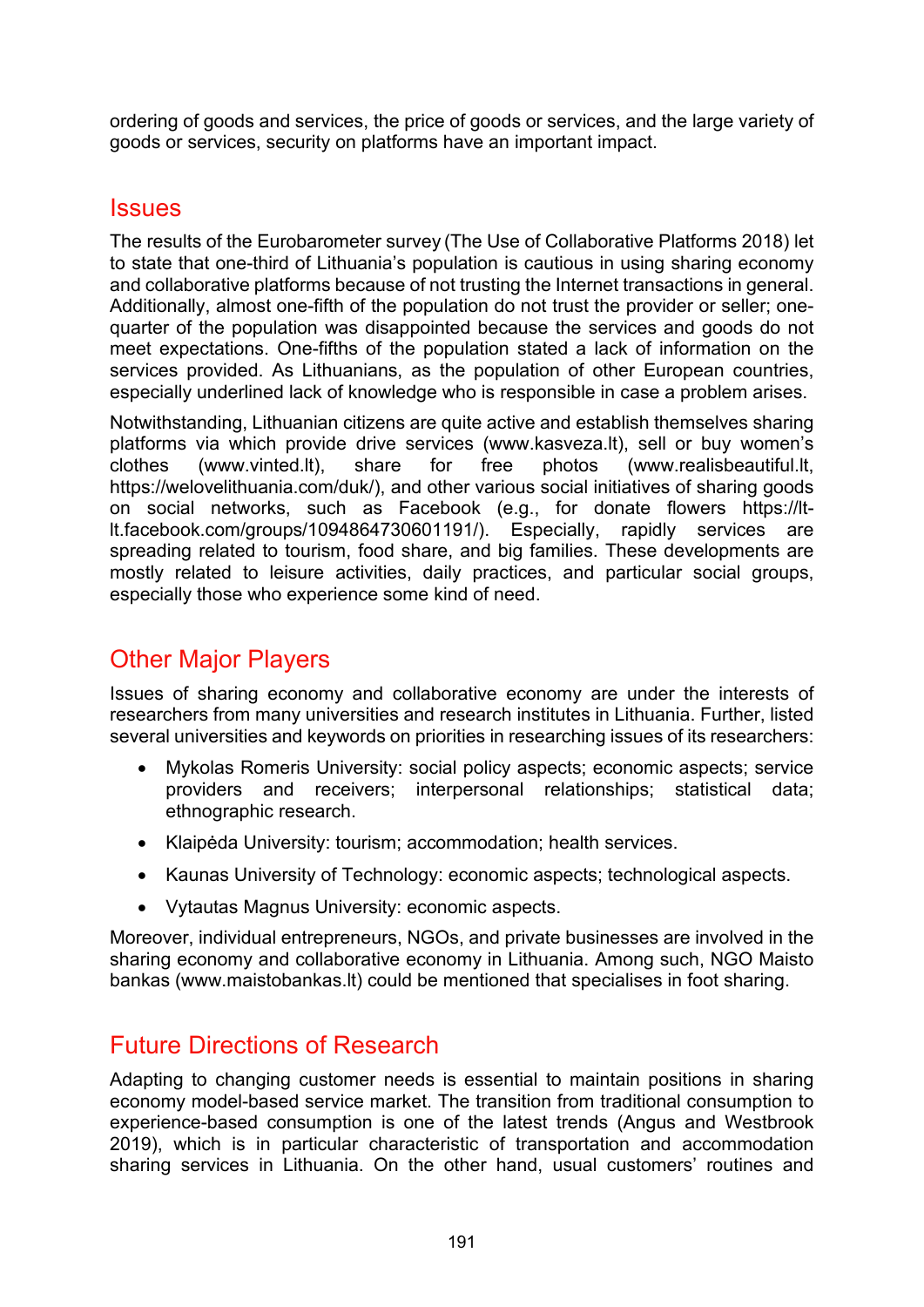established consumption habits are changed by external factors, for example, force majeure forces. The global COVID-19 pandemic had an impact on all economic sectors as well as sharing economy. According to experts (Gebel 2020), every economic sector where direct contact with people is essential will be affected by this pandemic as customers will start avoiding sharing economy services to prevent such contact. This is especially relevant for accommodation services. However, representatives of Lithuanian sharing economy businesses forecast that the drive to move forward will not disappear, though it might happen that car ownership will decline. Therefore, the demand for ride-sharing, ride-hailing and micro-mobility (e.g., e-scooters) might increase (Degutis 2020). Given prevailing consumption trends and external factors, one of the future research directions could be focused on preferences and factors affecting the motives of Lithuanian sharing economy platform users.

## **Summary**

In the paper, we aimed to describe the trends of the digitally supported sharing economy in Lithuania. For the realisation of this aim, available national and international information and data were analysed. It was shown that sharing economy is a new and underdeveloped phenomenon in Lithuania, starting from the definition of the concept. Until now, there is no official definition in a state's legal framework of what sharing economy is, except in translated documents of institutions of the European Union. Moreover, relevant information about the development of sharing economy and collaborative platforms in various sectors is scarce. Though, it is known that Lithuania, according to Timbro Sharing Economy Index, is ranked in 108th place among 213 countries.

The development of the sharing economy and collaborative platforms in Lithuania goes under the context of lack of attention from the official institutions, but at the same time, strict legal regulation of the free market and time-to-time appearing calls for even stricter regulations. Even so, companies win from lower requirements and regulation of the quality and competencies on services and goods that they provide.

Customers win from the main positive sides of the sharing economy, and collaborative platforms guarantee of the falling level of prices and a wider choice of services and goods. The most popular services of the sharing economy in Lithuania are of the transport sector. Even more, according to services offered via the collaborative platforms in the transport sector, Lithuania is leading among all the EU-28 Member States. In the second place are services of accommodation sector, in the third, there are food-related services.

The reasons why Lithuanians offer services via collaborative platforms mostly concern additional sources of income and flexible working hours. The twice lower share of habitants does that because it is an easy way to interact with the consumer, an easy opportunity to become a service provider, an opportunity to offer additional or more innovative services. Over two-thirds of the habitants express their positive attitudes towards sharing economy and collaborative platforms, and over ninety per cent would recommend to other services offered via collaborative platforms. At the individual level, the most important advantages are related to the more convenient access to services and cheaper or even free service. One-third of Lithuanians see advantages in a wider choice of services unavailable via traditional channels and the availability of ratings and reviews.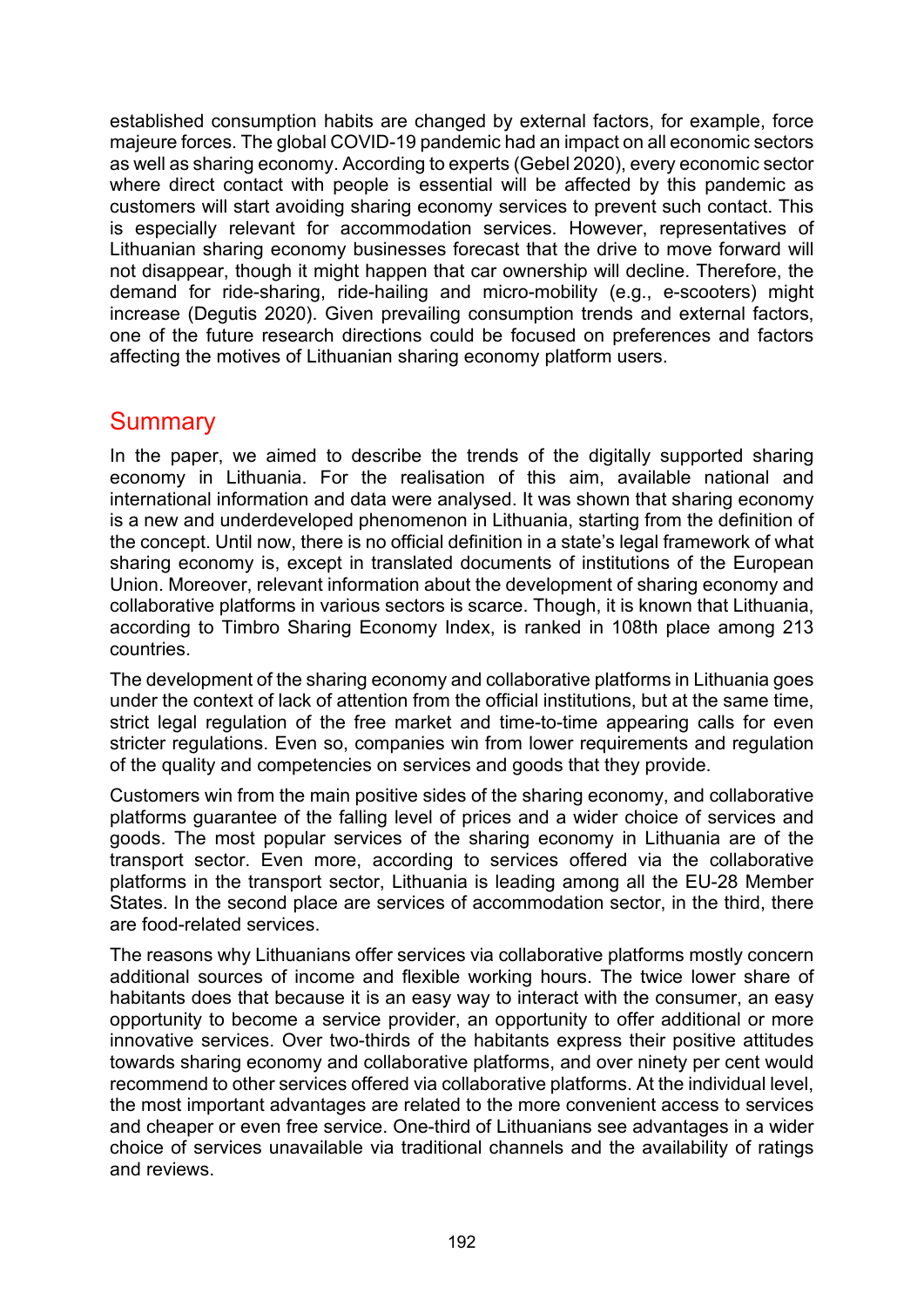The main drawback that has the greatest impact on the sharing economy development and the dissatisfaction of traditional entrepreneurs is the lack of legal regulation. As a consequence, 76% of the population never used such services, and 97% of the Lithuanians have never offered the services via sharing economy and collaborative platforms. From the subjective perspective, the main reason why some Lithuanians never offered a service via a collaborative platform is no item or interest. Also, the sharing economy lacks clarity on who is responsible in the case of a problem; one-fifth of worry about misleading ratings and reviews from users and about the misuse of personal data. Two-fifths do not know at all those collaborative platforms are.

The development of the sharing economy and collaborative platforms in Lithuania as far is gaining speed, even a bit slowly. External factors that influence the development of sharing economy and collaborative platforms are the legal framework, the growth of smart technology users, and the pursuit of financial independence. Among influential internal factors are important small transaction costs, promotion of sharing economy platforms, easy access to platforms, development of quality of goods or services. Considering the developments of the sharing economy in different sectors, it can be predicted that in the future, the principles of these phenomena are going to be used in an even broader scope of the sectors.

## Acknowledgments

We would like to thank Modesta Stuinaitė for her contribution to the data collection process.

## References

- Angus, A., and Westbrook, G. (2019). Top 10 Global Consumer Trends 2019. *Euromonitor International*. [www.euromonitor.com/top-10-](https://www.euromonitor.com/top-10-global-consumer-trends-2019/report)global-consumer-trends-[2019/report](https://www.euromonitor.com/top-10-global-consumer-trends-2019/report) Accessed: 27 March 2020.
- Bergh, A., Funcke, A., and Wernberg, J. (2018). *Timbro Sharing Economy Index*. Stockholm: Timbro. [https://timbro.se/ekonomi/timbro](https://timbro.se/ekonomi/timbro-sharing-economy-index/)-sharing-economy-index/ Accessed: 29 June 2019.
- Budbergytė, R. (2016). Dalijimosi ekonomika: galvos skausmas ar naujos galimybės? (The sharing economy: a headache or new opportunities) *Portal www.delfi.lt*. [www.delfi.lt/news/ringas/politics/r-](http://www.delfi.lt/news/ringas/politics/r-budbergyte-dalijimosi-ekonomika-galvos-skausmas-ar-naujos-galimybes.d?id=71685930)budbergyte-dalijimosi-ekonomika-galvosskausmas-ar-naujos-[galimybes.d?id=71685930](http://www.delfi.lt/news/ringas/politics/r-budbergyte-dalijimosi-ekonomika-galvos-skausmas-ar-naujos-galimybes.d?id=71685930) Accessed: 29 June 2019.

*CityBee* (2019). [www.citybee.lt](https://www.citybee.lt/) Accessed: 27 July 2019.

*Dalinuosi.lt* (2019). [https://info.dalinuosi.lt](https://info.dalinuosi.lt/) Accessed: 27 July 2019.

*Dayrent.lt* (2019). www.dayrent.lt Accessed: 27 July 2019.

Degutis, G. (2018). Dalijimosi ekonomika: kai kur lietuviai lenkia švedus (Sharing economy: some aspects Lithuanians overtake Swedes). *Verslo Žinios,* March 6. [www.vz.lt/informacines-technologijos-telekomunikacijos/2018/03/06/dalijimosi](https://www.vz.lt/informacines-technologijos-telekomunikacijos/2018/03/06/dalijimosi-ekonomika-kai-kur-lietuviai-lenkia-svedus)[ekonomika-kai-kur-lietuviai-lenkia-svedus](https://www.vz.lt/informacines-technologijos-telekomunikacijos/2018/03/06/dalijimosi-ekonomika-kai-kur-lietuviai-lenkia-svedus) Accessed: 16 September 2019.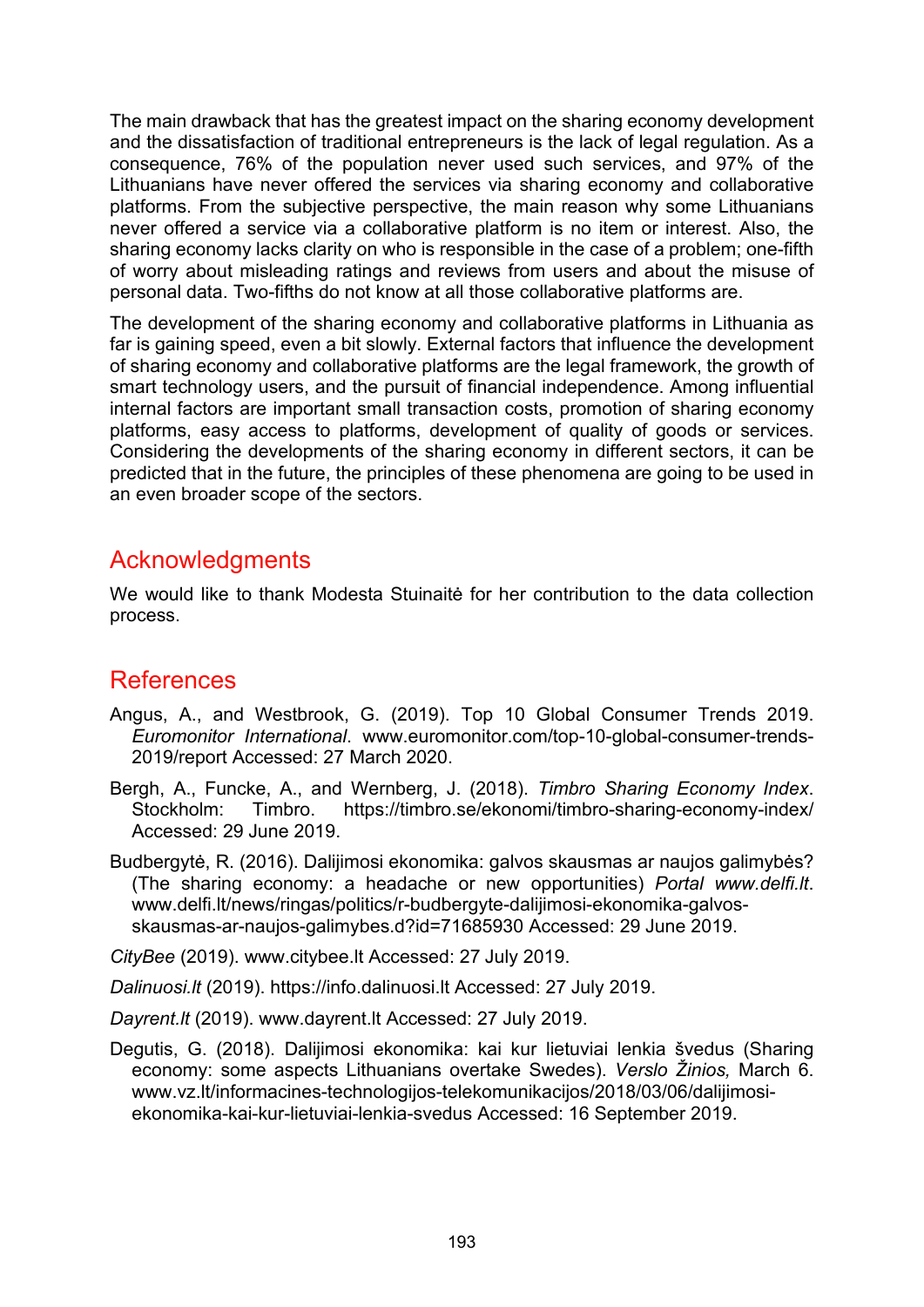- Degutis, G. (2020). Dalijimosi ekonomika turės keistis (The sharing economy will have to change). *Verslo Žinios,* June 22. [www.vz.lt/paslaugos/2020/06/22/dalijimosi](https://www.vz.lt/paslaugos/2020/06/22/dalijimosi-ekonomika-tures-keistis#ixzz6SAs5sAMF)ekonomika-tures-[keistis#ixzz6SAs5sAMF](https://www.vz.lt/paslaugos/2020/06/22/dalijimosi-ekonomika-tures-keistis#ixzz6SAs5sAMF) Accessed: 14 July 2020.
- *Dėl informacijos apie finansavimo platformų vadovus ir dalyvius teikimo Lietuvos bankui tvarkos aprašo patvirtinimo*. (*Regarding the approval of the description of the procedure for providing information on the managers and participants of financing platforms to the Bank of Lithuania*) Lietuvos banko 2016 m. lapkričio 29 d. nutarimas Nr. 03–172.
- *Dėl sutelktinio finansavimo platformų operatorių finansavimo sandorių priimtinumo finansuotojams ir projektų savininkų patikimumo vertinimo taisyklių patvirtinimo*. (*Regarding the approval of the rules for assessing the acceptability of financing transactions of crowdfunding platform operators to financiers and the reliability of project owners*) Lietuvos banko 2016 m. lapkričio 29 d. nutarimas Nr. 03–169.
- *Dėl sutelktinio finansavimo platformų operatorių informacijos teikimo Lietuvos bankui taisyklių patvirtinimo*. (*Regarding the approval of the rules for the provision of information by crowdfunding platform operators to the Bank of Lithuania*) Lietuvos banko 2016 m. lapkričio 29 d. nutarimas Nr. 03–170.
- *Dėl viešojo sutelktinio finansavimo platformų operatorių sąrašo tvarkymo taisyklių patvirtinimo*. (*Approval of the rules for maintaining the list of operators of public crowdfunding platforms*) Lietuvos banko 2016 m. lapkričio 29 d. nutarimas Nr. 03– 171.
- Dževeckytė, R. (2018). Dalinuosi.lt keliasi į Topo centro parduotuves (Dalinuosi.lt moves to Topo centres stores). *Dalinuosi.lt,* December 14. [www.vz.lt/prekyba/2018/12/14/dalinuosilt](https://www.vz.lt/prekyba/2018/12/14/dalinuosilt-keliasi-i-topo-centro-parduotuves#ixzz6S6HGXRfV)-keliasi-i-topo-centro[parduotuves#ixzz6S6HGXRfV](https://www.vz.lt/prekyba/2018/12/14/dalinuosilt-keliasi-i-topo-centro-parduotuves#ixzz6S6HGXRfV) Accessed: 13 July 2020.

Eurostat. (2019). *Use of collaborative economy. Percentage of individuals. (isoc\_ci\_ce\_i).* [http://appsso.eurostat.ec.europa.eu/nui/show.do?dataset=isoc\\_ci\\_ce\\_i&lang=en](http://appsso.eurostat.ec.europa.eu/nui/show.do?dataset=isoc_ci_ce_i&lang=en) Accessed: 15 April 2020.

- Gebel, M. (2020). People may start opting out of the sharing economy as coronavirus fear grows. *Digital Trends*. [www.digitaltrends.com/news/how-the-coronavirus-is](https://www.digitaltrends.com/news/how-the-coronavirus-is-impacting-the-sharing-economy/)[impacting-the-sharing-economy/](https://www.digitaltrends.com/news/how-the-coronavirus-is-impacting-the-sharing-economy/) Accessed: 27 March 2020.
- Grybaitė, V., and Stankevičienė, J. (2016). Motives for Participation in the Sharing Economy: Evidence from Lithuania. *Economics and Management/Ekonomia i Zarządzanie*, 8(4). [http://jem.pb.edu.pl/data/magazine/article/520/en/grybaite\\_stankieviciene.pdf](http://jem.pb.edu.pl/data/magazine/article/520/en/grybaite_stankieviciene.pdf) Accessed: 29 June 2019.
- *Law of the Republic of Lithuania* (2015). Amending Articles 1, 2, 3, 4, 5, 6, 8, 9, 11, 15, 16, 17, 20, 21, 22, 23, 24, 27, 28, 29, 31, 33, 34, 35, 36, 37, 38, 40 Of the Law No.XI-1253 On Consumer Credit and Amending the Titles of Chapter Three and Five, and Annexes 1 and 2, and Supplementing Articles 11, 14, 21, 22, 22, 23, 25 and Chapter 5, November 5, 2015 No XII-1989. [https://e](https://e-seimas.lrs.lt/portal/legalAct/lt/TAD/5c534e403c5c11e68f278e2f1841c088?jfwid=6ar7pijue)[seimas.lrs.lt/portal/legalAct/lt/TAD/5c534e403c5c11e68f278e2](https://e-seimas.lrs.lt/portal/legalAct/lt/TAD/5c534e403c5c11e68f278e2f1841c088?jfwid=6ar7pijue)f1841c088?jfwid=6a [r7pijue](https://e-seimas.lrs.lt/portal/legalAct/lt/TAD/5c534e403c5c11e68f278e2f1841c088?jfwid=6ar7pijue) Accessed: 29 June 2019.
- Law of the Republic of Lithuania on Value Added Tax, 05.03.2002 Nr. IX-75. *Valstybės žinios*, 05 April 2002, Nr. 35–1271.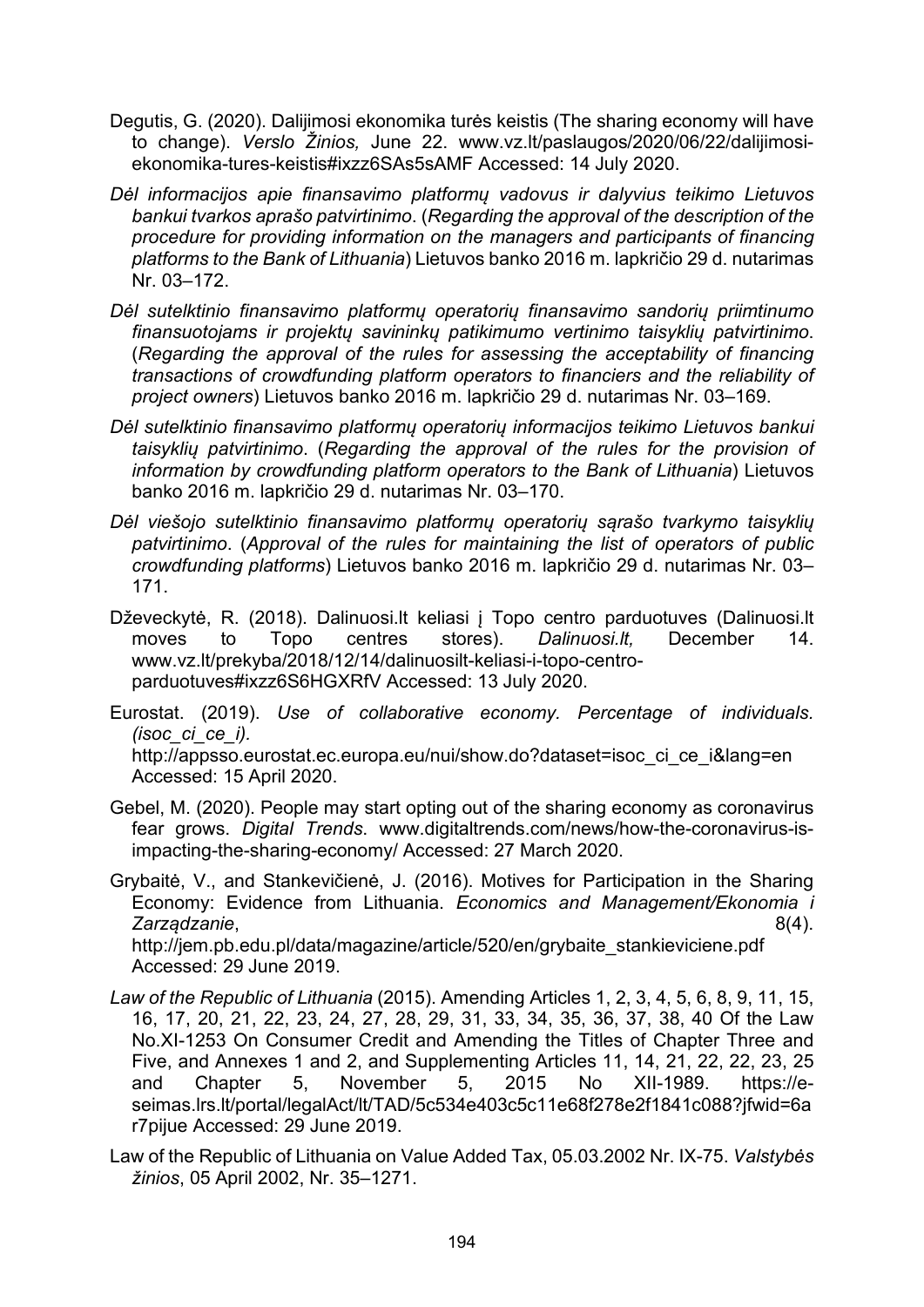- Lietuvos Respublikos akcinių bendrovių įstatymas. (Law on Joint Stock Companies of the Republic of Lithuania) *Valstybės žinios*, 2000, Nr. 64–1914; 2003, Nr. 123–5574.
- Lietuvos Respublikos sutelktinio finansavimo įstatymas. (Law of the Republic of Lithuania on Crowdfunding Financing) *TAR*, 15.11.2016, Nr. 2016–26828.
- Miknevičius, L. (2019). Pirmą kartą pelno uždirbusi "CityBee" ruošiasi didinti greitį (CityBee is getting ready to speed up after earning profit for the first time). *Verslo žinios*. [www.vz.lt/transportas-logistika/2019/07/10/pirma-karta-pelno-](https://www.vz.lt/transportas-logistika/2019/07/10/pirma-karta-pelno-uzdirbusi-citybee-ruosiasi-didinti-greiti&iER2v)uzdirbusicitybee[-ruosiasi-didinti-greiti&iER2v](https://www.vz.lt/transportas-logistika/2019/07/10/pirma-karta-pelno-uzdirbusi-citybee-ruosiasi-didinti-greiti&iER2v) Accessed: 15 July 2020.
- *Modus Group* (2019). CityBee completes its first electric scooter season, notes clear differences among the Baltic countries. *Modus Group.* [www.modus.group/News/CityBee-completes-its-first-electric-scooter-](https://www.modus.group/News/CityBee-completes-its-first-electric-scooter-season%2C-notes-clear-differences-among-the-Baltic-countries)season%2C[notes-clear-differences-among-the-Baltic-countries](https://www.modus.group/News/CityBee-completes-its-first-electric-scooter-season%2C-notes-clear-differences-among-the-Baltic-countries) Accessed: 27 December 2019.
- *Real Is Beautiful Stock platform*. (2019). [www.realisbeautifulstock.lt/en](http://www.realisbeautifulstock.lt/en) Accessed: 29 June 2019.
- *Report on European Agenda for the Collaborative Economy 2017/2003(INI)*. (2019). Committee on the Internal Market and Consumer Protection, European Parliament.
- Sabaliauskas, P. (2016). Trumpam.lt įkūrėjas: "Vien Minsko pakanka, kad Baltarusijos rinka būtų įdomi." (Minsk alone is enough for Belarusian market to be of interest, according to Trumpam.lt founder). *bzn start,* August 2. www.bznstart.lt/verslas/mano[-verslas/3059/Trumpam-lt-ikurejas-Vien-Minsko](http://www.bznstart.lt/verslas/mano-verslas/3059/Trumpam-lt-ikurejas-Vien-Minsko-pakanka-kad-Baltarusijos-rinka-butu-idomi)[pakanka-kad-Baltarusijos-rinka-](http://www.bznstart.lt/verslas/mano-verslas/3059/Trumpam-lt-ikurejas-Vien-Minsko-pakanka-kad-Baltarusijos-rinka-butu-idomi)butu-idomi Accessed: 30 September 2018.
- Sagatauskas, G. (2019) Dalijimosi ekonomika: neigti, ignoruoti ar prisitaikyti? (The sharing economy: deny, ignore, or adapt) *Portal www.vz.lt*. [www.vz.lt/sektoriai/paslaugos/2016/09/29/dalijimosi-ekonomika-neigti-ignoruoti-ar](http://www.vz.lt/sektoriai/paslaugos/2016/09/29/dalijimosi-ekonomika-neigti-ignoruoti-ar-prisitaikyti)[prisitaikyti](http://www.vz.lt/sektoriai/paslaugos/2016/09/29/dalijimosi-ekonomika-neigti-ignoruoti-ar-prisitaikyti) Accessed: 29 June 2019.
- Shared Consumption (Collaborative) Economy. (2018). *Analytical review*, 18/39. Research Division of the Information and Communication Department of the Chancellery of the Seimas of the Republic of Lithuania.
- Skaistė, G. (2019). *Sharing Economy in Lithuania*. Presentation at the 5th MC Meeting "A Closer Look at the Collaborative Economy" of the COST Action CA16121 "Sharing and Caring," 21 May 2019, at Mykolas Romeris University, Vilnius (Lithuania).
- Šumskis, D. (2016). Sharing Economy in Lithuania: Lessons of Success and Failure. *Review*, 5. http://4liberty.eu/review-5-sharing-economy-in-lithuania-lessons-ofsuccess-and-failure/ Accessed: 29 June 2019.
- Tech.eu Podcast (2019). *#TechChill Interview Special: Kat Borlongan, French Tech Mission; Anna Andersone, Riga Tech Girls; Milda Mitkutė, Vinted*. https://tech.eu/news/techchill-interview-special-kat-borlongan-french-tech-missionanna-andersone-riga-tech-girls-milda-mitkute-vinted/ Accessed: 29 June 2019.
- *The impact of the growing sharing economy on the country's economy and labor market*. (2018). Conference to be held on 28 May 2018, at the Seimas of the Republic of Lithuania. [www.lrs.lt/sip/portal.show?p\\_r=35448&p\\_k=1&p\\_event\\_id=8110](https://www.lrs.lt/sip/portal.show?p_r=35448&p_k=1&p_event_id=8110) Accessed: 29 June 2019.
- *The platform Trumpam.lt*. (2019). [www.trumpam.lt/](https://www.trumpam.lt/) Accessed: 27 June 2019.